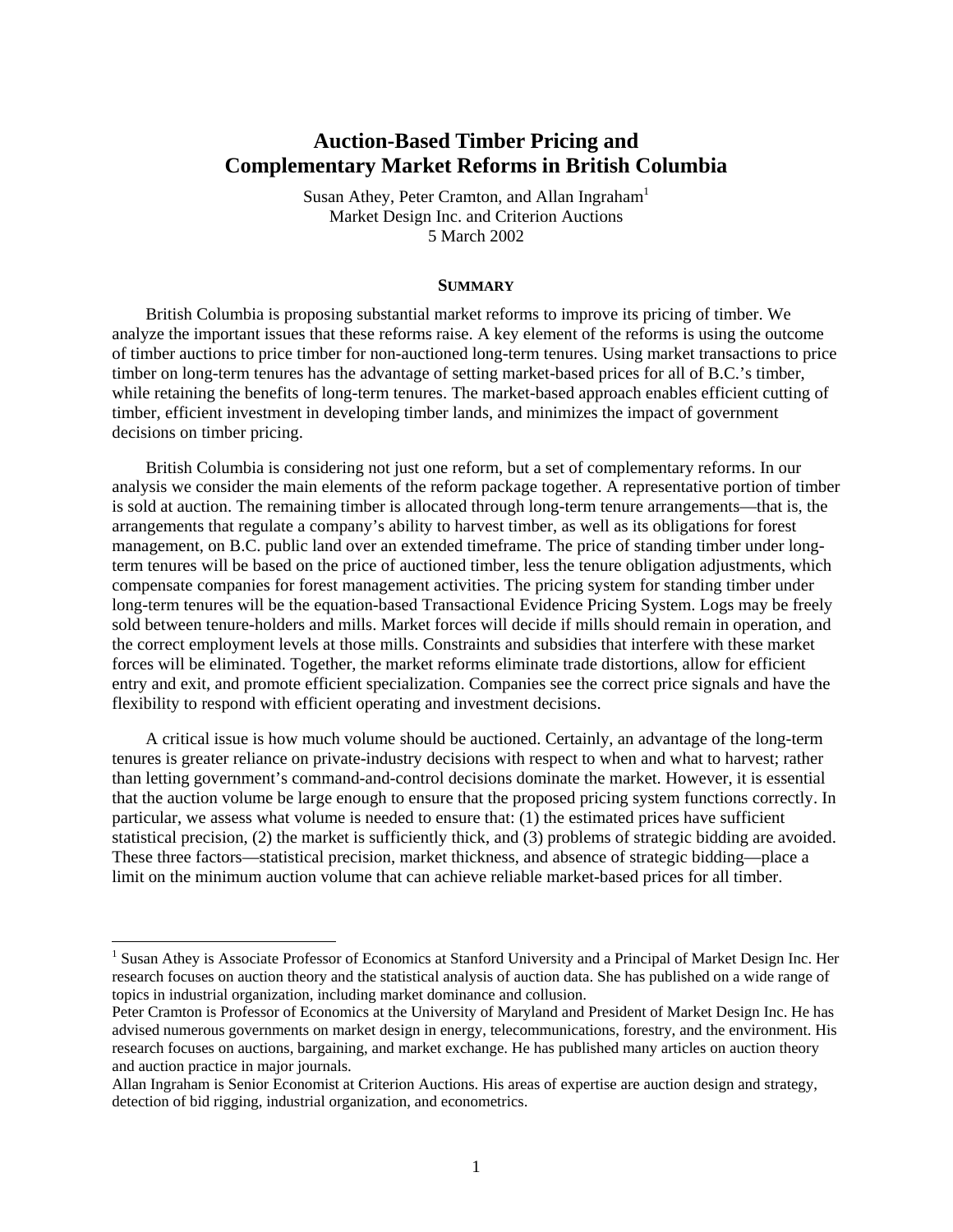We find that most gains in statistical precision are obtained with moderate auction volume, on the order of 15 percent, and that the gains in precision from auctioning more than 15 percent diminish rapidly..

In terms of market thickness, we observe that in the current small business program, where only 6.5% of volume is auctioned, there is already reasonable competition at auctions, and competition is likely to increase once restrictions on who may bid are removed. Given that sealed-bid auctions are proposed, in which bidders worry about the risk of losing the auction when it would have been profitable to win, we anticipate that if the auctioned volume is at least 13% (the scope of the current small business program, taken as a whole), there will be sufficient participation to induce bidders to bid aggressively. We do not expect that the number of competitors at each auction will increase dramatically as the volume sold at auction increases beyond 13%.

Finally, we establish that the most important factor in deterring strategic bidding at auctions is the choice of model specification, not the overall volume. Even with the current level of volume in the small business program (6.5%), one auction has a negligible impact on the estimation of the pricing equation, because the pricing model is estimated using auctions conducted over several years throughout the Interior or Coast, respectively. We show that with slight modifications to the Ministry's specification, even if mills and loggers in a given locality managed to reduce auction prices substantially over the course of three years, this would have a small impact on the prices the local licensees would pay for stumpage.

Although our analysis indicates that problems with market thickness and strategic manipulation are unlikely, we make specific recommendations about how the Ministry should monitor competitiveness at auctions, and we propose actions that the Ministry can take to address problems that might arise.

Thus, we believe that potential problems with statistical precision, market thickness, and strategic bidding will be addressed by auctioning volumes of about 15 percent, and we see little reason to believe that there will be substantial improvement in the functioning of the markets at greater levels of volume.

There are some important costs to be considered in increasing the volume sold at auction beyond this level. The total volume harvested is the single most important factor in determining British Columbia exports and hence British Columbia's influence on world prices. Thus, it is critically important that market forces determine this volume, rather than the Ministry of Forests. If British Columbia sold 100 percent of the volume through auctions, and the government does not respond quickly enough to market signals, it would flood the auction market in a downturn. Auctioning "too much" volume would lead to depressed auction prices and excessive exports, which in turn would further soften world lumber prices. In contrast, if the volume auctioned is smaller, then the tenure holders can choose to harvest less from their long-term tenures in downturns. In this regard, the tenure holders would make efficient cutting decisions that are similar to private land-holders.

We strongly favor a system where market forces determine the total volume harvested. This objective is achieved by the proposed system—minimum annual cut restrictions are removed and longterm tenure-holders pay market prices for timber but retain decision-making for the timing of harvests for a substantial portion of the volume.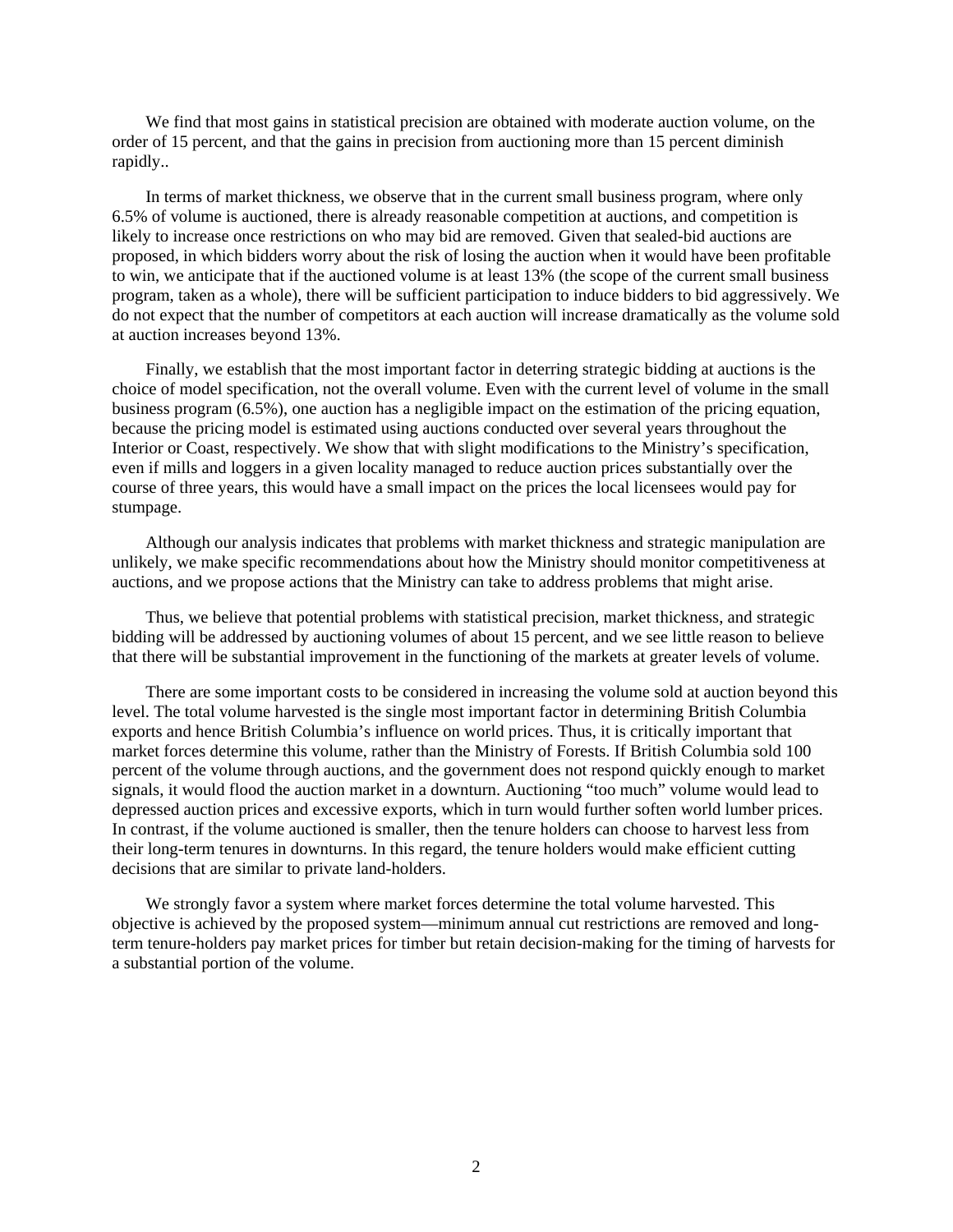#### **1 INTRODUCTION**

We have been asked by the British Columbia Ministry of Forests to analyze the important issues in using the outcome of timber auctions to price timber for non-auctioned long-term tenures. The basic approach is to auction an appropriate share of British Columbia's timber rights, and then use the auction prices to determine stumpage fees for non-auctioned timber held under long-term tenures. Our qualification of the proper approach is that the pricing mechanism should accurately predict the market value of non-auctioned timber. Thus, the best auctioned-based approach is the one that best forecasts market prices.

The idea of using market transactions to price non-market transactions is not new. This is a common form of pricing within large organizations. For example, General Motors, as well as other companies, set prices for internal transactions using market prices, in a process known as tapered integration. Indeed, the most common way for pricing non-market transactions is to determine the price from comparable market sales. This is the approach proposed for the British Columbia timber industry.

One example of using an auction of a portion of assets to price the non-auctioned portion is seen in electricity restructuring in the United States. For example, in Texas, the former utilities are required to auction off 15 percent of their generating capacity. The auction prices are then used to determine the value of the remaining 85 percent of capacity, which is then used to calculate stranded costs.

In most markets that involve substantial capital investment, the vast majority of transactions are long term. Only a small fraction of transactions occur in the spot market. The long-term contracts encourage capital investment by reducing uncertainty about whether critical inputs will be available or whether outputs will receive a price sufficient to warrant the investment. The long-term tenures in British Columbia provide mill operators a predictable source of supply, as well as encourage efficient investment in the timber lands under long-term tenure. The spot market, where currently 13 percent of the timber volume is traded, $2$  gives mills an opportunity to make short-term adjustments to inputs and outputs in response to current prices.

Wholesale electricity markets around the world provide another example. These markets are characterized by large capital investment and reliance on long-term contracts. Typically, only 5 percent to 20 percent of the energy volume is traded in the daily spot market. The remaining 80 percent to 95 percent is traded in long-term contracts. Both buyers and sellers benefit from locking in the vast majority of their volume well in advance of the spot market.

Thus, although markets where only a fraction of trade takes place in the spot market are common, they typically function best when trading is not subject to many restrictions. Thus, a proposal to use auction-based timber pricing should not be considered in isolation. Instead, it should be considered in conjunction with complementary, market-based reforms to British Columbia's regulatory setting.

We begin by providing an overview of the auction-based pricing system and complementary market reforms, highlighting the ways in which the reforms interact. We then consider a number of specific issues in greater depth.

## **2 A PACKAGE OF COMPLEMENTARY REFORMS**

l

British Columbia is considering not just one reform, but a set of reforms. Thus, the importance of considering the key elements of the reform package together cannot be underestimated.

 $2$  Approximately one-half of this volume is sold at auction, the remainder through a competitive bid proposal process in which non-price criteria are also considered.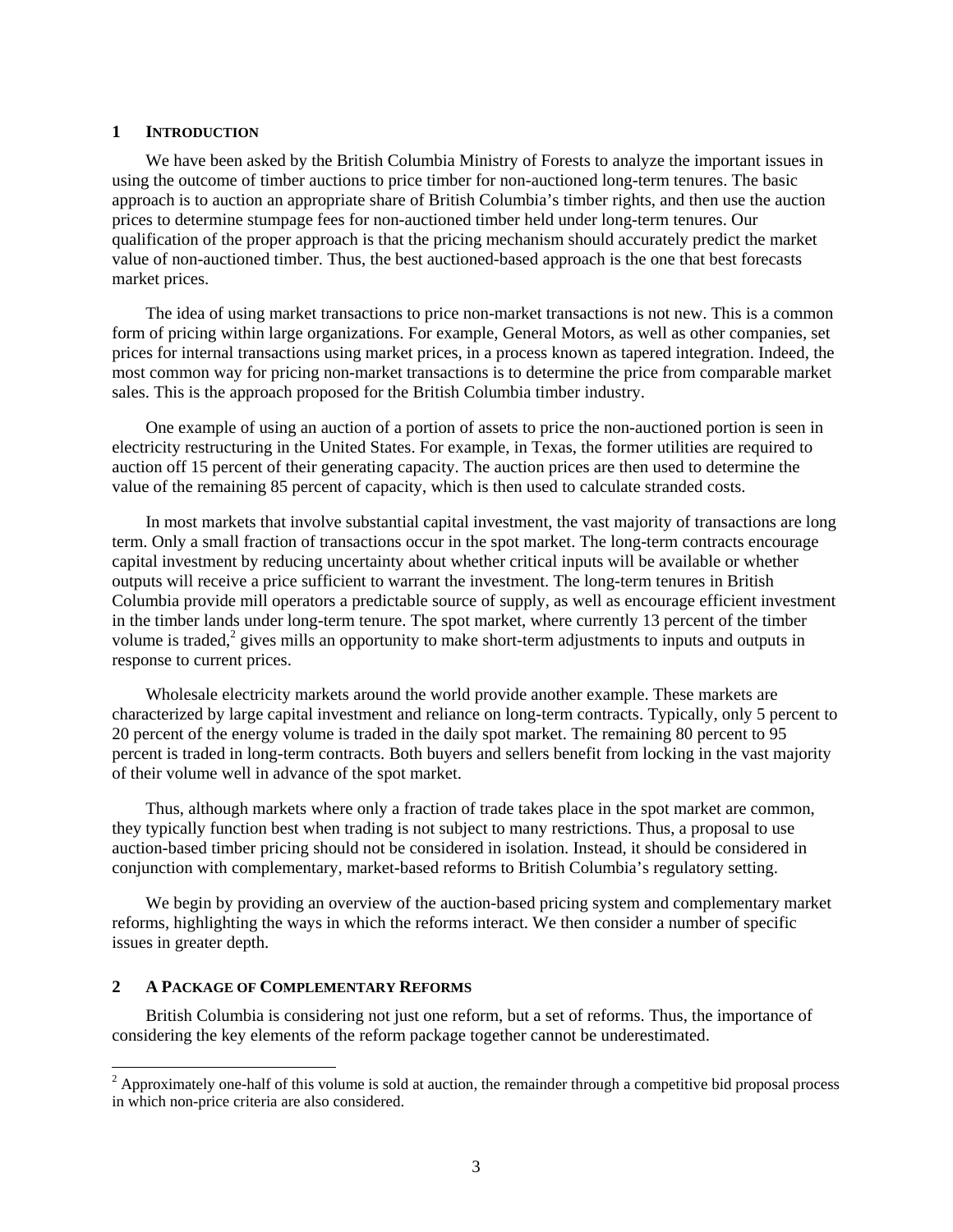This section provides a general overview of the components of our preferred approach to reforms. Although the set of proposed reforms has many components, we will group some of them together to simplify the discussion of the relationship among them. Subsequent sections flesh out a number of specific issues in greater detail.

# **1. Some timber will be sold at auction.**

l

- a. This volume will form the basis for a statistical model (the equation-based "Transactional Evidence" pricing system) that can predict what prices would have been if other tracts had been sold at auction under similar competitive conditions.
- b. The volume needs to be representative enough, and the number of sales sufficient, to provide predictions within reasonable bounds. The volume and composition of sales needs to reflect current market conditions. The auction agency should seek to mimic licensee behavior—putting slightly less on the market in downtimes and auctioning a species mix that reflects the current market demand.
- c. Upset prices<sup>3</sup> will be used to ensure that at least a minimum, fair price of auctioned timber is achieved. Typically, the upset price will be set at 30 percent below the estimated value of the timber stand, but it will not fall below the Ministry of Forest's costs.
- d. The term of the sale will be sufficiently short, and the possibilities for extensions sufficiently limited so that bid prices reflect short-term estimates of the value of the timber.

# **2. In British Columbia, a substantial volume of timber has been allocated through long-term tenure arrangements. For this timber, the decision of how much volume to cut in a particular year will be made by Tenure holders rather than the Crown, up to a maximum allowable cut.**

- a. Forest Licenses and Tree Farm Licenses will be made transferable, subject only to the requirements that transfers do not raise competitive concerns, and that obligations under long-term tenures are met. There will be no transfer tax or employment guarantees.
- b. There will be no minimum cut levels or requirements to remove and process timber or logs, but there will be maximum cut restrictions that apply over a five-year period.
- c. The volume allocated in this way should be large enough so that, in any foreseeable market downturn, firms would be able to reduce their harvest enough to accommodate the downturn, while taking as given the volume that the Crown lets at auction.

# **3. The price of standing timber under long-term tenures will be based on the price of standing timber sold at auction, less the tenure obligation adjustments.**

- a. The system for pricing will be transparent and will minimize the possibilities for distortion.
- b. The tenure obligation adjustment system will be transparent and will approximate the prices the Crown would have to pay on the open market for the services provided by firms.
- c. Timber will not be sold at a price below the Ministry of Forests' cost.
- d. Lots will be designed to include timber utilizing common infrastructure, so that "crosssubsidization" across timber stands is eliminated.

 $3$  An "upset price" is what auction theorists call a reserve price or a minimum acceptable bid. Only bids at or above the upset price are accepted.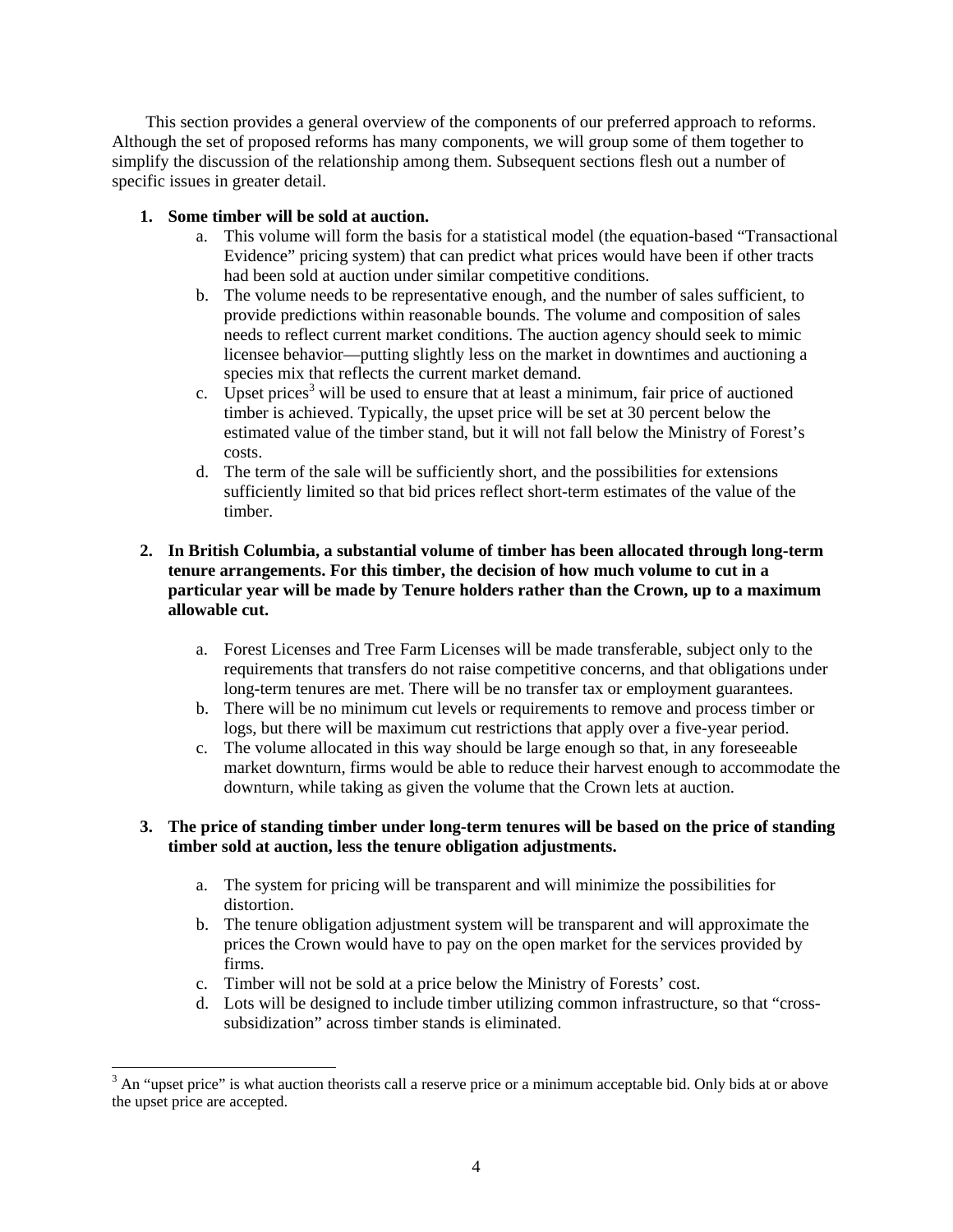## **4. The pricing system for standing timber under long-term tenures will be the equation-based Transactional Evidence Pricing System (TEPS).**

- a. The equation-based approach accurately forecasts the fair market value for non-auctioned timber. In particular, regression analysis using the equation-based approach shows that when a sufficient volume is auctioned, prediction is accurate. The equation-based approach can also be made sufficiently resistant to attempted collusion.
- b. This system provides a specific formula for pricing timber, according to the characteristics of the tract. This system does not leave discretion to the Crown to reduce prices.
- c. If, for the tract characteristics included in the model, the distribution of characteristics is similar for the tracts sold at auction and those sold under long-term tenures, then the average price of timber sold at auction will be the same as the average price of timber sold under long-term tenures, less the tenure obligation adjustment.

## **5. Logs may be freely sold between tenure-holders and mills, and open-market log transactions will be encouraged..**

- a. There will be no restrictions on the trade of timber harvested under long-term tenures, nor will there be restrictions on the minimum volume of timber to be harvested in companyowned mills.
- b. The Crown will encourage the development of an active and transparent log market.

## **6. Market forces will decide if mills should remain in operation, and the correct employment levels at those mills.**

- a. Provisions to reduce a company's allowable cut following downtime will be eliminated.
- b. Provisions where government assistance is given to help mills remain operating when they would otherwise not be economically viable will be eliminated.

Consider some of the ways in which these reforms are interrelated. Clearly, in order to implement Transactional Evidence pricing systems, it is necessary that sufficient timber be sold at auction to form a basis for the pricing system (1). The equation-based system (4) provides a well-specified and easy-tounderstand formula, thus ensuring transparency and eliminating the possibility for gaming. Further, the equation-based system guarantees that, so long as the tracts sold at auction are representative in terms of the observable characteristics included in the pricing equation, average prices are the same in auction and non-auction markets.

In addition, once firms have the responsibility for selecting how much to cut in a given year (2), it becomes important for them to be able to forecast accurately the prices they will pay for standing timber. The equation-based system allows them to forecast these prices several months in advance, if they can assess the characteristics of a given tract that enter into the pricing equation.

The functioning of log markets will be greatly enhanced by reforms (5), and (6). Under the existing system, log trading is limited, so it is not surprising that the log market does not function well. Reform (5) eliminates these restrictions. Even if a formal log market does not emerge, when restrictions are removed, trades should occur among individual firms. For example, suppose that mill *A* has an exceptional demand for timber. A neighboring mill, mill *B*, which is operating at closer to its optimal throughput, should be willing to sell some timber to its neighbor. If there is a formal log market, the purchases by mill *A* will drive up the price in the log market, inducing mill *B* to sell. Now, what if mill *A* and mill *B* both are short of logs, and cannot sell their products at a price greater than their average cost given their input volume?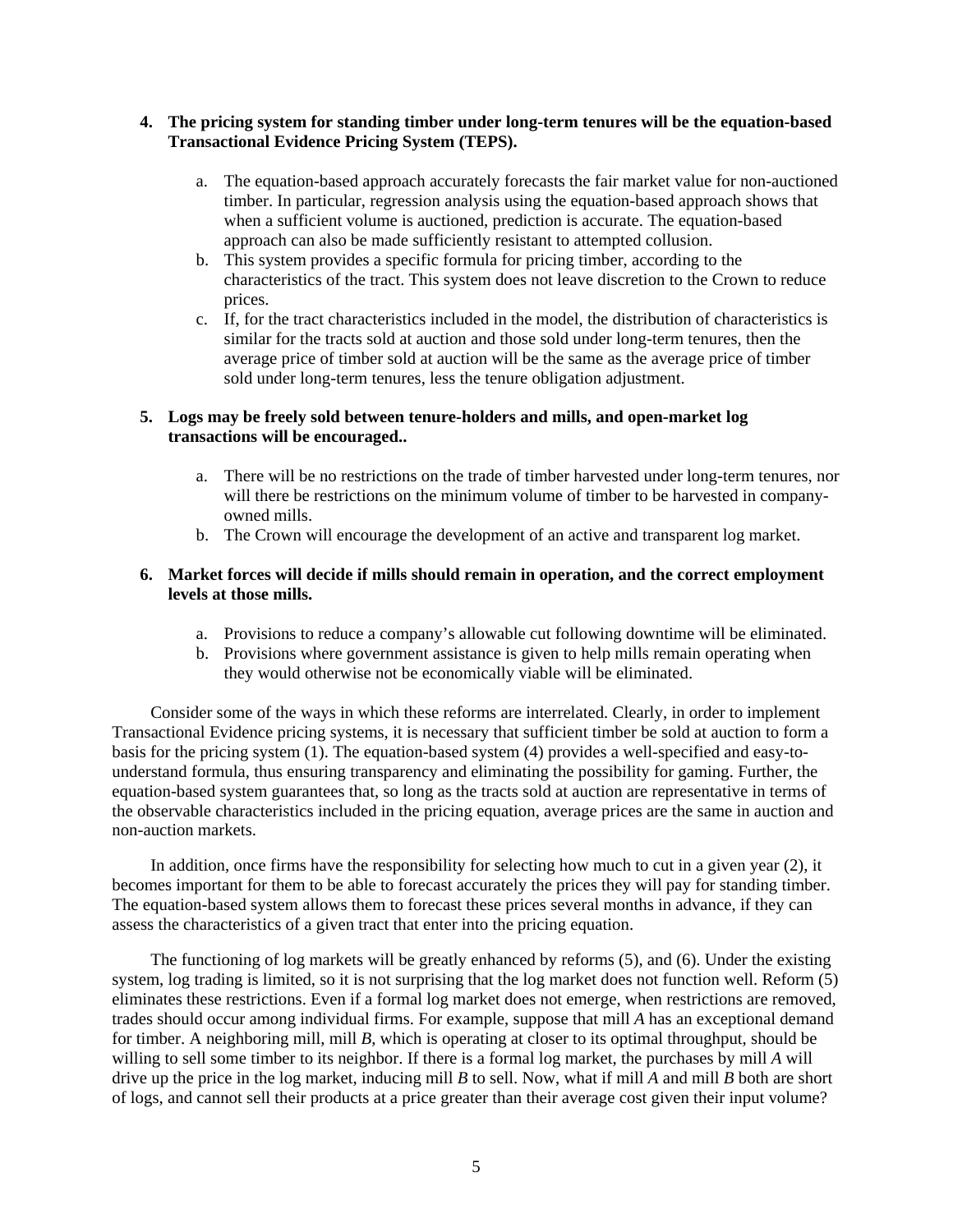If the shortages are severe enough, reform (6) allows mill *B* to take some downtime, and sell the logs to mill *A*, or vice versa. Similarly, in a market downturn, reform (2) prevents the log markets from becoming flooded, and reform (6) allows some mills to take downtime.

These forces all complement reforms (1) and (3). In particular, when mills experience a shortage of logs, they can choose to cut from their long-term tenure, if they are under their five-year maximum, buy on the log market, or buy at auction. Thus, prices in the log market (formal or informal) should be closely related to those at auctions. If prices at auction are temporarily low (for example, during a market downturn), tenure-holders may choose to reduce the volume they cut from long-term obligations. This highlights the important role played by reform (2): the ability of firms to slow down their cutting implies that market forces determine the total volume processed by BC, not centralized decisions by the Crown.

This logic leads to a final, important point, one that will be discussed in more detail below. If *all*  Crown timber is sold at auction, then the Crown effectively determines the volume exported by BC. In a market downturn, if the Crown sticks to a pre-specified plan that does not adequately respond to market signals, then "too much" timber will be auctioned. In this scenario, with only a weak private market as a benchmark, government supply decisions are unlikely to be appropriately responsive to the market. Firms, recognizing that they will receive a low price on the output market, will reduce their demand. As a result, auction prices will fall dramatically. The B.C. exports will be "too high" relative to what the market would produce, and world prices may fall, exacerbating the pre-existing market downturn.

In contrast, if the Crown only sells a fraction of its timber at auction, then under reform (2), the total volume produced by BC in a downturn will respond to market forces. The amount auctioned will stay fixed or change in line with the market, but tenure-holders will choose to cut back on the amount of timber they harvest, delaying the harvest until better times. The importance of this factor cannot be understated: exporting too much timber during market downturns is the primary way that B.C. exports can effect the U.S. market. This market distortion can best be avoided if the Crown leaves cutting decisions to the discretion of its tenure-holders.

In summary, together, the market reforms eliminate trade distortions, allow for efficient entry and exit, and promote efficient specialization. Companies see the correct price signals and have the flexibility to respond with efficient operating and investment decisions.

#### **3 EQUATION-BASED PRICING**

An important issue is how to translate auction prices to stumpage fees. This is made difficult by the enormous variety of timber lands in British Columbia. The equation-based Transaction Evidence Pricing System (TEPS) uses an econometric model to estimate what auction prices would be on the long-term tenures using the bid data from auctioned timber. The data include all of the main determinants of auction prices. In this way, the price for a stand of non-auctioned timber is set so that it reflects the particular characteristics of the stand.

Some issues must receive attention in implementation. First, it will be important to select a sample of tracts for auction that adequately spans the range of sale characteristics present in the sales outside the auction market. Second, it will be important to exercise care in handling data from auctions where the timber is not harvested (for example, one might eliminate such sales from the dataset). Third, it will be important to carefully consider the best equation to be used, and to establish a process for evaluating changes to the equation, noting that changes should not occur to frequently. Fourth, to prevent auction manipulation, the specification should avoid the use of dummy variables for specific localities, or other variables that essentially identify small local markets. Fifth, care should be taken to consider the types of "outlier" sales that might occur, and if necessary, the equation and/or the sampling scheme can be adjusted to avoid mispricing sales with unusual characteristics. By auctioning a representative sample of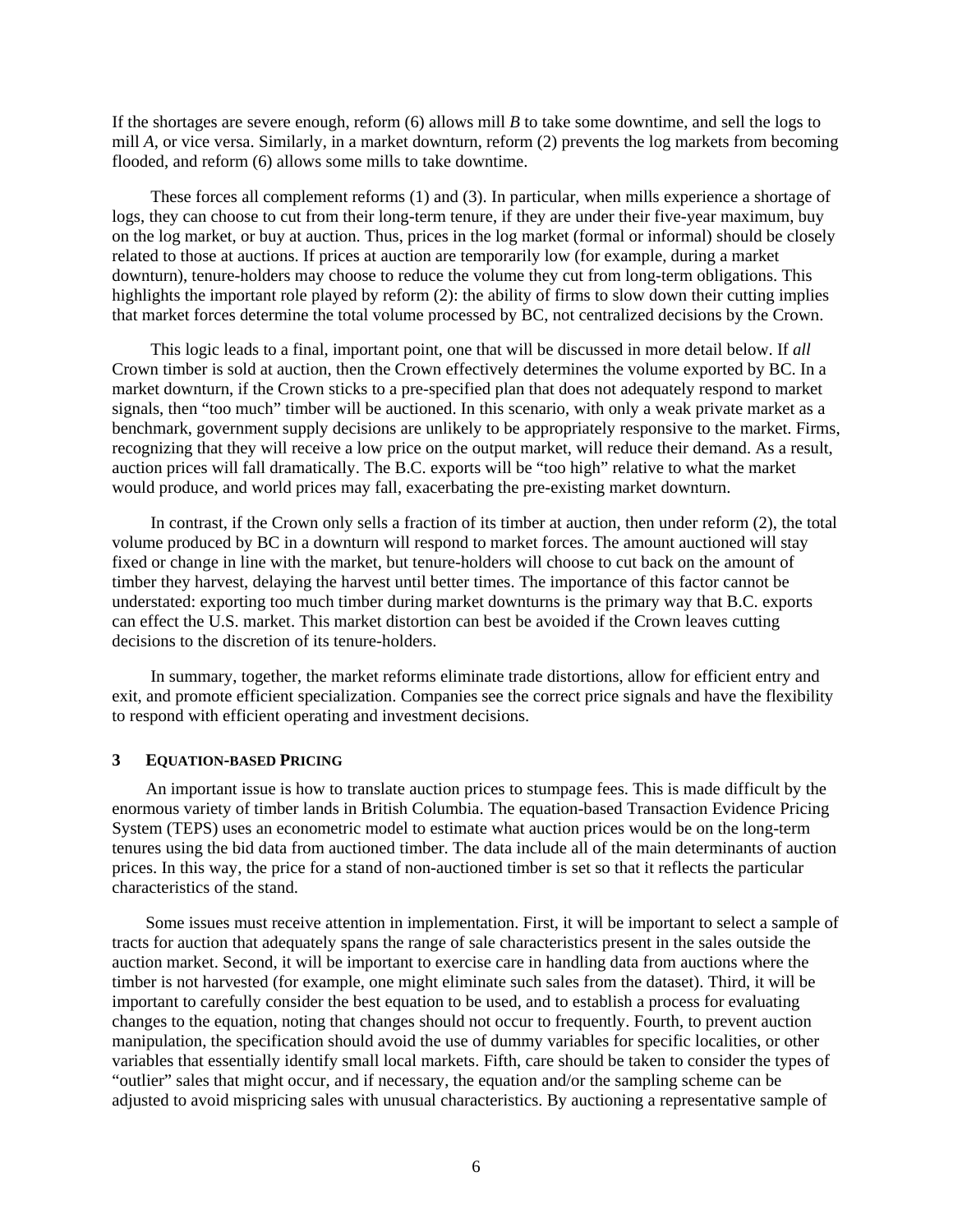stands, the possibility of outliers is minimized. One alternative is to set guidelines for "unusual" sales such that as many as possible unusual sales are sold at auction.

#### **4 VOLUME**

1

A critical issue is how much volume should be auctioned. Currently, 6.5 percent is auctioned under the Small Business Forest Enterprises Program (SBFEP). This can be increased to 13 percent by auctioning those SPFEP stands that are now awarded by competitive proposals, rather than a price-only auction. An increase in volume beyond 13 percent will require the auctioning of some stands that are currently held under long-term tenures. Increasing the auction volume beyond 13 percent will mean that the Ministry of Forests will have to somehow re-acquire existing long term tenure rights and will then play a larger role in the market, since it will have effective control over a larger share of the harvest.

Certainly, an advantage of the long-term tenures is greater reliance on private-industry decisions with respect to when and what to harvest; rather than letting the market be dominated by command-andcontrol decisions of the Ministry of Forests. Moving to a system where 100 percent of the timber is auctioned would likely increase the government's role in setting prices. In particular, the government would be determining nearly 100 percent of the supply of timber, since 94 percent of the timber is on public land. In contrast, in the U.S. where 100 percent of the timber on public lands is auctioned, the U.S. Forest Services' impact on timber prices is greatly reduced by the fact that most timber is coming from private land.<sup>4</sup> For example, if the U.S. Forest Service decided to auction a large quantity of a particular type of timber, the price response would be greatly muted by a reduction in the supply of this type of timber from private lands. In BC, under a 100 percent auction program, the impact on prices could not be muted by a private-sector response, since there is insufficient timber coming from private lands. The long-term tenures in BC essentially serve the same role as the private land timber in the U.S. Both serve to limit price distortions caused by government decisions with respect to when and what to harvest.

However, it is essential to ensure that the auction volume meets the minimum necessary for the effective functioning of the proposed pricing system; and to test whether 13 percent is an appropriate share. The following considerations are relevant:

- A larger volume increases the statistical precision of the estimated prices. Given the enormous variety of BC timber, the sample that is auctioned needs to reflect this diversity on all dimensions that are found to be important determinants of prices. It is important for the auctioned sample to be representative in all times, both at the top and bottom of the business cycle. If the volume is too small, there may be insufficient demand for the auctioned timber in down turns. Further, the sample size needs to be sufficiently large for the estimated prices to fall within a particular confidence interval. A suitable sample can be established from standard sampling and statistical techniques.
- A larger volume potentially mitigates problems of thin markets. Thinner markets are more volatile and more prone to market failure. A larger volume thickens the market. A thicker market has lower volatility, and lets the auction prices better reflect the true economic value of the timber. A larger volume also increases liquidity in the log market. The greater efficiency of the log market improves the timber market, since the log prices are a critical determinant of bids in the timber auctions. Market thinness is especially a problem at the bottom of the business cycle. At these times, a low volume will mean that mills likely will be

<sup>&</sup>lt;sup>4</sup> In 1997, only 4 percent of the U.S. timber harvest volume was from USFS sales (source: USFS website and email). Over 90 percent of the volume comes from private land.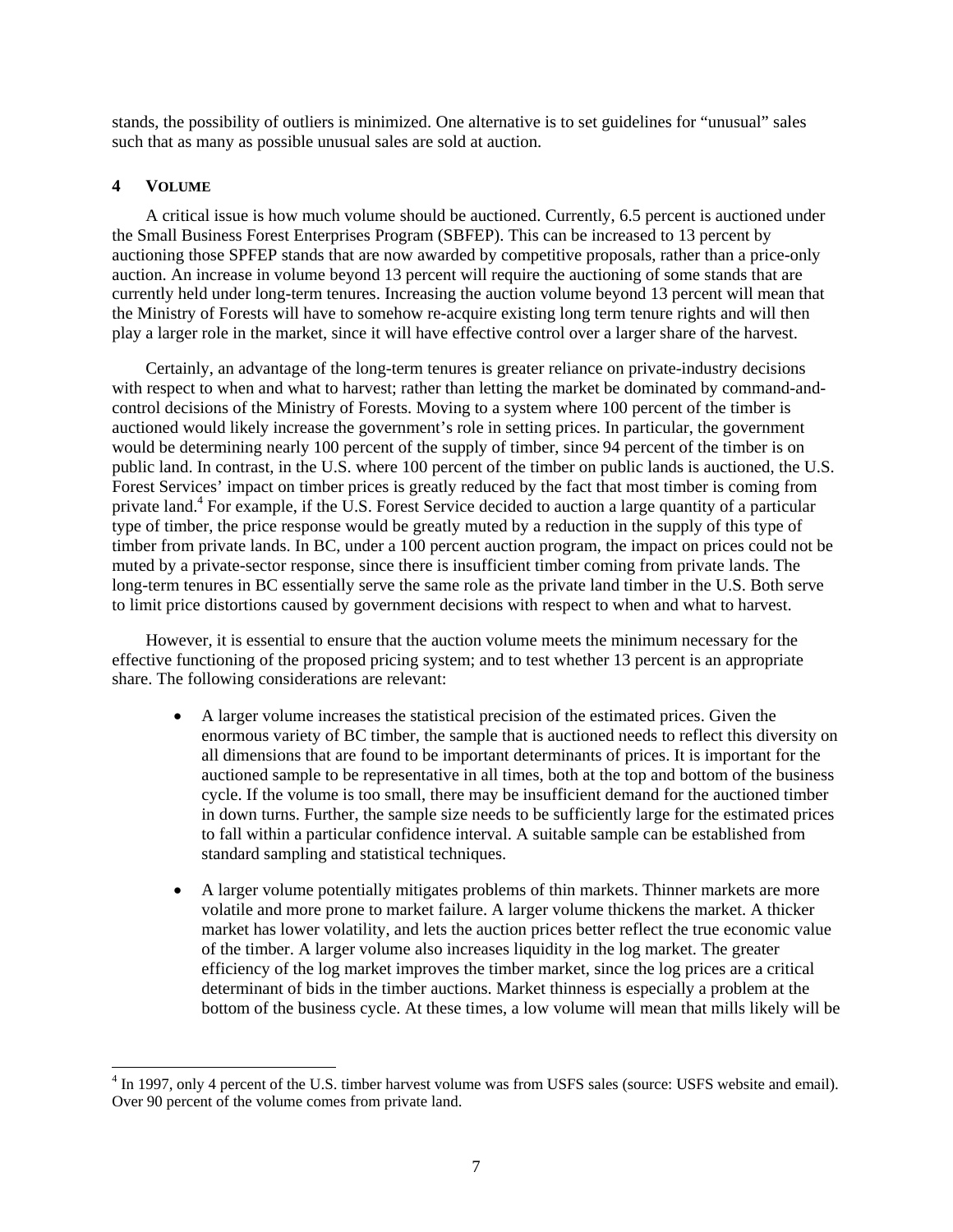able to acquire all the logs they need from long-term tenures. As a result, auction prices may be unreliable.

• A larger volume potentially reduces the possibility of strategic bidding. With lower volume there is a greater risk that a licensee will have an incentive to distort the outcome of the timber auction by either reducing its demand for logs (if it is not participating in the auction directly) or reducing its bids (if it is participating in the auction). The incentive to engage in such behavior decreases as the volume is increased, since the licensee's ability to influence price is reduced. This incentive is greatly reduced if locational dummy variables are excluded from the pricing equation.

The three factors above—statistical precision, market thickness, and absence of strategic bidding—place a limit on how small the auction volume can be, while still achieving reliable market-based prices for all timber. We now address how each of these factors affects the volume of timber that must be auctioned off in order to ensure fair market prices.

## *4.1 Volume required for statistical precision*

l

To determine the volume necessary to ensure accurate pricing of long-term tenure stands, we design a Monte Carlo experiment—that is, a sensitivity study of the effect that volume has on the accuracy of the regression model. Our methodology is as follows:

- We generate a random dataset that reflects the characteristics of timber stands in British Columbia, and then apply the bidding rule that was estimated in the SBFEP, making sure to induce an unexplained component of bids that was similar to that we observed in the SBFEP dataset.
- We then sample a fixed percent of the stands in the dataset 100 times. During each of the 100 iterations we estimate a regression of the explanatory variables on the bids. We then calculate statistics that describe the "fit" of the regression and the confidence intervals for the "true" regression line given our estimates.
- We repeat the above methodology, but with a higher volume, and observe the extent to which the larger sample improves the fit of the regression and reduces the confidence intervals for the regression line.

To generate a sample dataset that accurately reflects the population of timber stands in the interior forests of British Columbia we apply the means and standard deviations of those regression variables to a standard normal distribution. When the regression variable is skewed—having a large tail on the right side—we first take the natural log of that variable to center it, and then perform the statistical transformation accordingly.<sup>5</sup> Certain variables also tend to move with other explanatory variables in the model, a trait called "multicolinearity." Applying the appropriate multicolinearity relationships from insample regression to the random data allows us to generate a random dataset that accurately reflects the true data. Appendix A details the Monte Carlo simulation.

We sample (in 5 percent increments from 10 percent to 50 percent) the representative stands in our model, and then compute the  $R^2$  for the regression, and standard errors of the forecast from the model. Thus, we can see how the "fit" of the regression, and the size of the confidence intervals, are improved by increasing the sample volume. Table 1 below contains these results.

<sup>&</sup>lt;sup>5</sup> Lognormal random variables have large right-hand side tails. Taking the natural log of a lognormal random variable results in a normally distributed random variable.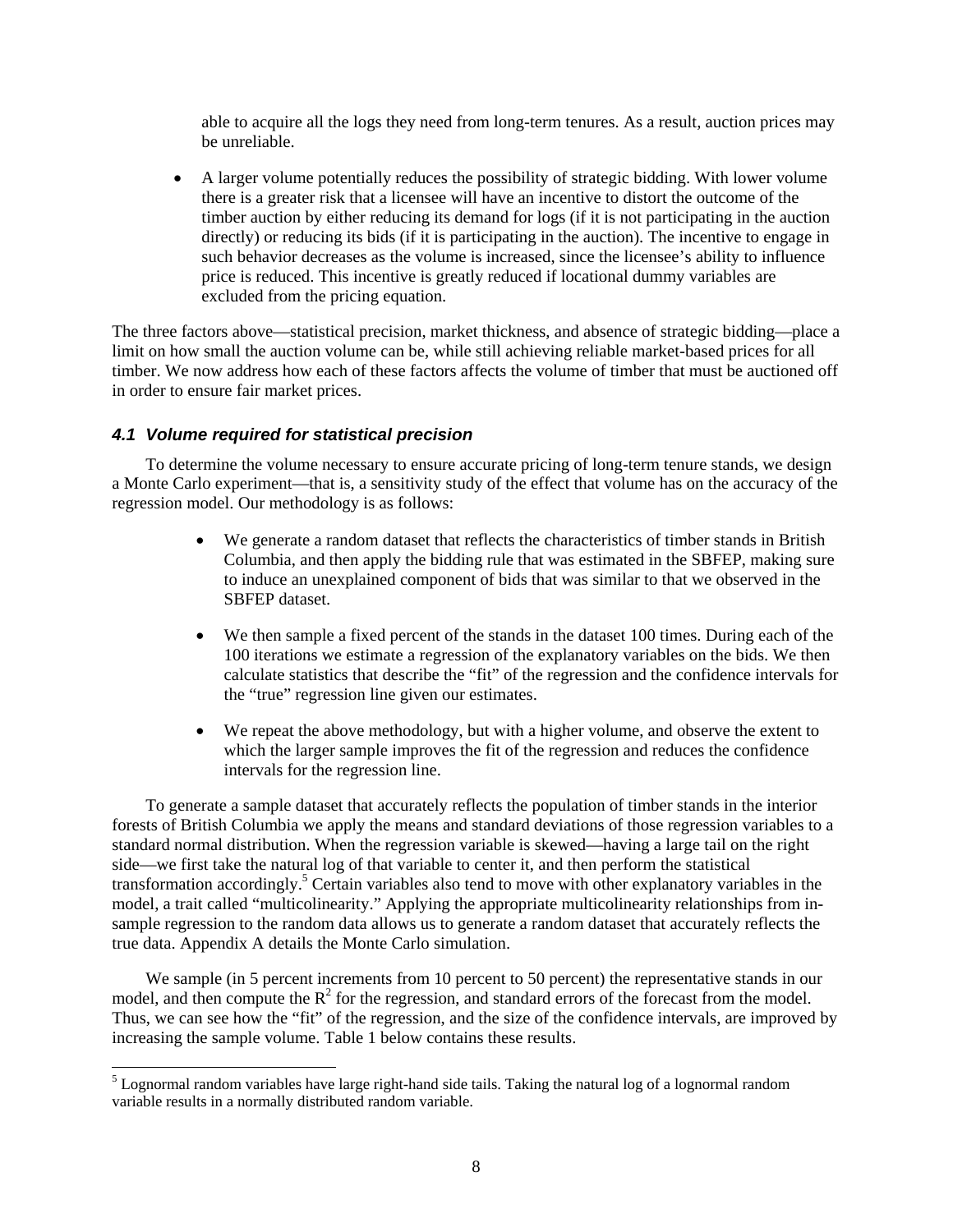| <b>Volume</b> | Mean $R^2$ | Average 95%     | <i>Incremental</i> |
|---------------|------------|-----------------|--------------------|
| ( %)          |            | Conf. Int. Size | <b>Improvement</b> |
| 10            | .842       | 2.6874          |                    |
| 15            | .840       | 2.1933          | 0.4941             |
| 20            | .841       | 1.8971          | 0.2962             |
| 25            | .841       | 1.6961          | 0.2010             |
| 30            | .841       | 1.5474          | 0.1487             |
| 35            | .841       | 1.4328          | 0.1146             |
| 40            | .840       | 1.3364          | 0.0964             |
| 45            | .840       | 1.2601          | 0.0763             |
| 50            | .841       | 1.1964          | 0.0637             |

**TABLE 1. RESULTS FROM 100 MONTE CARLO SIMULATIONS**

Appendix A, following Table A8, provides some background explanation describing these statistics.

Table 1 indicates that the statistical precision of the estimation increases with additional volume. The size of the 95 percent confidence interval around the predicted bids decreases with an increase in sample volume. Thus, the accuracy of the estimated regression line with respect to the true regression line increases with volume. The last column of Table 1 shows the incremental improvement in the precision of the estimated equation with each 5 percent increase in volume. The largest increase in the precision of the estimate occurs when we move from a sample of 10 percent to a sample of 15 percent. Here, the 95 percent confidence interval decreases by \$0.494. Each further increase in volume results in a smaller improvement of our estimated regressions likely resemblance to the true stumpage equation. For example, moving from 45 to 50 percent results in an improvement of only \$0.064, or about one-eighth the improvement from increasing volume from 10 to 15 percent.

In summary, we recommend that to ensure statistical precision, the auctioned volume should be at least 15 percent. Because the confidence intervals are already small at a volume of 15 percent, and because tightening of the confidence intervals is small when volume increases beyond 15 percent, statistical precision is not markedly enhanced when volume increases beyond 15 percent.

#### *4.2 Strategic bidding and auction market thickness*

There are two main ways that licensees might attempt to reduce the prices they pay for stumpage. One is to continue to produce the same level of output, but attempt to strategically manipulate auction prices so that they pay lower prices for stumpage under their licenses. The second is that the licensees might reduce their overall operations, in order to lower demand for timber and thus lower stumpage prices. (Note that large-scale cutbacks in production of this type will serve to reduce exports from British Columbia and thus raise the world price for lumber.) This section focuses on the first type of manipulation, while in Section 5 below we address the second.

The incentive of a licensee to engage in "strategic bidding" arises if a licensee can, by reducing its bids in auctions or its demand for logs from loggers who bid in auctions, affect the prices it pays for stumpage under long-term tenures. There are two forces that reduce this incentive. First, if any given bidder reduces its demand at auction then, when markets are sufficiently thick, there will be little effect on price. Because foregone profits give a disincentive for a licensee to withhold its long-run demand for logs, loggers will likely bid for the timber. In particular, loggers will anticipate that mills cannot commit to withhold their demand for logs one to two years into the future. At the time the logs become available to the mills, the auction is long past, and so is the opportunity to reduce auction prices for those logs. Thus, reducing auction prices to levels substantially below the market requires collusion among most participants in a given locality, and such widespread collusion would be difficult to accomplish (and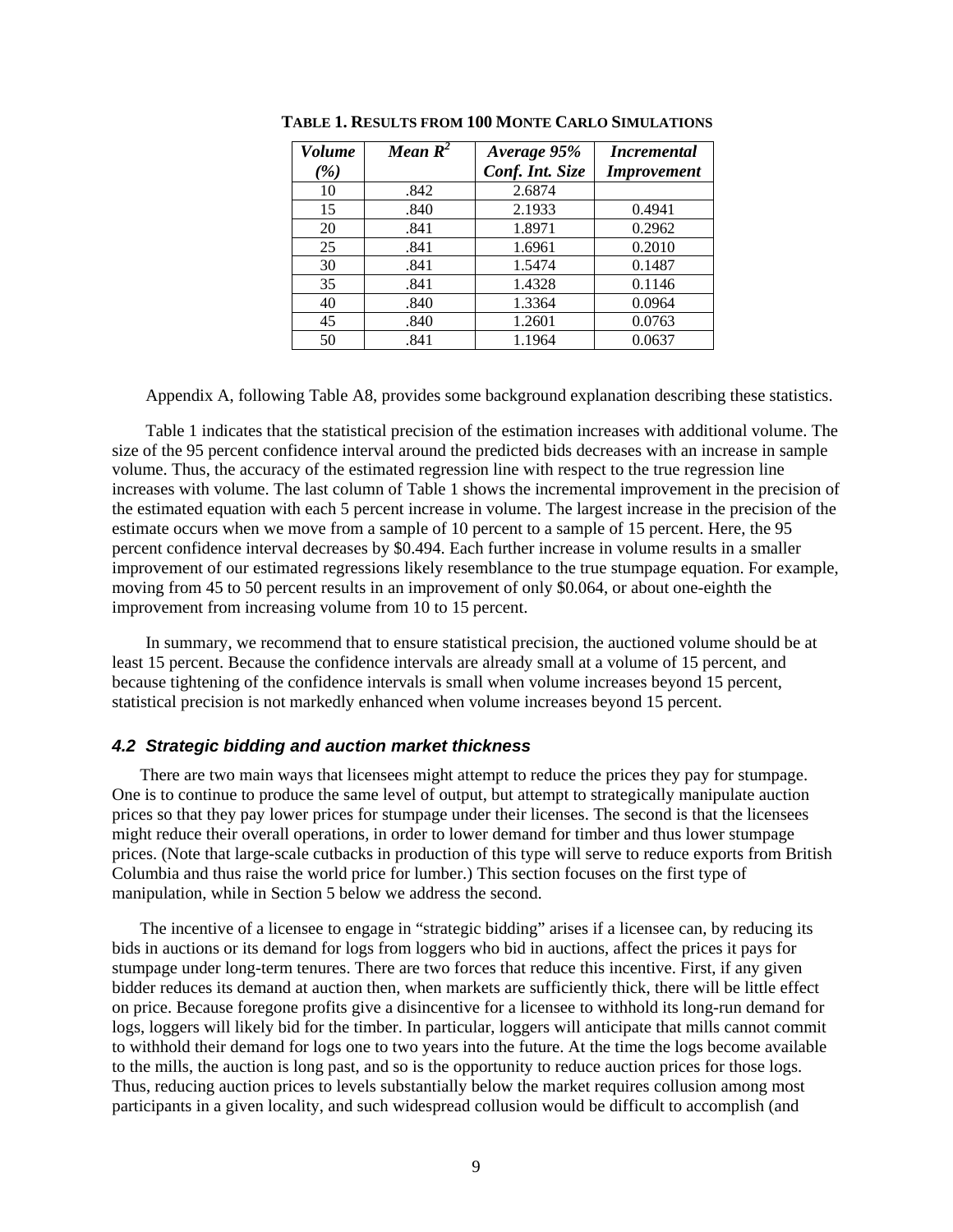likely would run afoul of competition laws). Second, the auction-based pricing system is based on auctions throughout the relevant region (coast or interior), and over the long-term. Thus, reducing the price in a particular auction, or even a particular locality over an extended period of time should have little effect on the prices paid for stumpage, if the auction-based pricing model is well specified.

We now evaluate the extent to which a coordinated effort to lower auction prices in a given locality (in particular, in a given district) could, even if successful, have a large impact on the prices the licensees would pay in that locality. We focus our analysis on collusion at the district level because, for the reasons just described, it will be difficult to achieve substantial price reductions (holding fixed the level of demand for logs) without the cooperation of most of the loggers and mills in a given market.

Now consider the role of volume in market thickness and strategic bidding. We observe that the current small business program attracts an average of 3.25 bidders (in a sample of auctions from 1998- 2000 obtained from the Ministry), and sometimes as many as 19. This level of competition is typical of similar sealed-bid auction markets that function properly, and is therefore sufficient to ensure a competitive market. In particular, what matters to bidders is the expected level of competition. As a result, the *risk* of greater participation induces bidders to place bids closer to their true values even though the *actual* number of participants may have been smaller than expected. Once a wider range of bidders are allowed to bid, competition will increase, so long as the small bidders who currently compete in the market remain active participants. Because participation is reasonably strong at the current volume of 6.5 percent, we anticipate that increasing the volume to at least 13 percent should generate sufficient competition for market thickness. But the level of production and the amount of logging required is generally fixed in each locality. Therefore, it is unlikely that the number of loggers in the market, and hence the number of auction participants, should increase markedly as the volume sold at auction increases beyond this level.

Nonetheless, we advise that the Ministry observe the functioning of the auction markets, and carefully scrutinize any localities where the number of bidders is systematically low. As discussed further below, the Ministry could, for example, retain a small number of sales exclusively for small businesses to ensure that they do not exit. (These sales need not be used for pricing stumpage under long-term tenure.)

In terms of strategic bidding, it might seem that auctioning a large volume is the critical factor in promoting a well functioning market. However, even with the current volume auctioned under the small business program, hundreds of auctions can be used to estimate the market-based pricing equation. Thus, the incentive for strategic bidding in any one auction is already small, without any increase in volume. Even if there were no reserve price and bids were zero at a given auction, that auction would have negligible impact on the pricing equation. The only way that strategic bidding could have a substantial impact on prices is if prices were systematically reduced in a given area over several years. To evaluate this concern, we argue that equation specification, rather than the total amount of volume auctioned, is the key factor in mitigating this effect. So long as the model is properly specified and the auction volume is sufficient for statistical accuracy, the incentives for strategic manipulation will be small.

To properly evaluate the incentives of a collusive group to manipulate auction prices we must pose the following question: how would lower auction prices in a given locality (district) affect stumpage prices that *licensees bidding in that district* face. Lower auction prices in a district feed back into that district's stumpage fees by changing the coefficients of the equation used in the equation-based pricing system. We focus on the effects on "own district" stumpage prices, because this is the most conservative approach: the effects of one district's manipulation on other districts' stumpage prices will always be smaller than on the "own district" prices (as illustrated in Appendix B).

To proceed, we start with a dataset of auctions from the Interior, and then create 31 new auction datasets, corresponding to the 31 districts. In each dataset, we multiply the auction prices in a single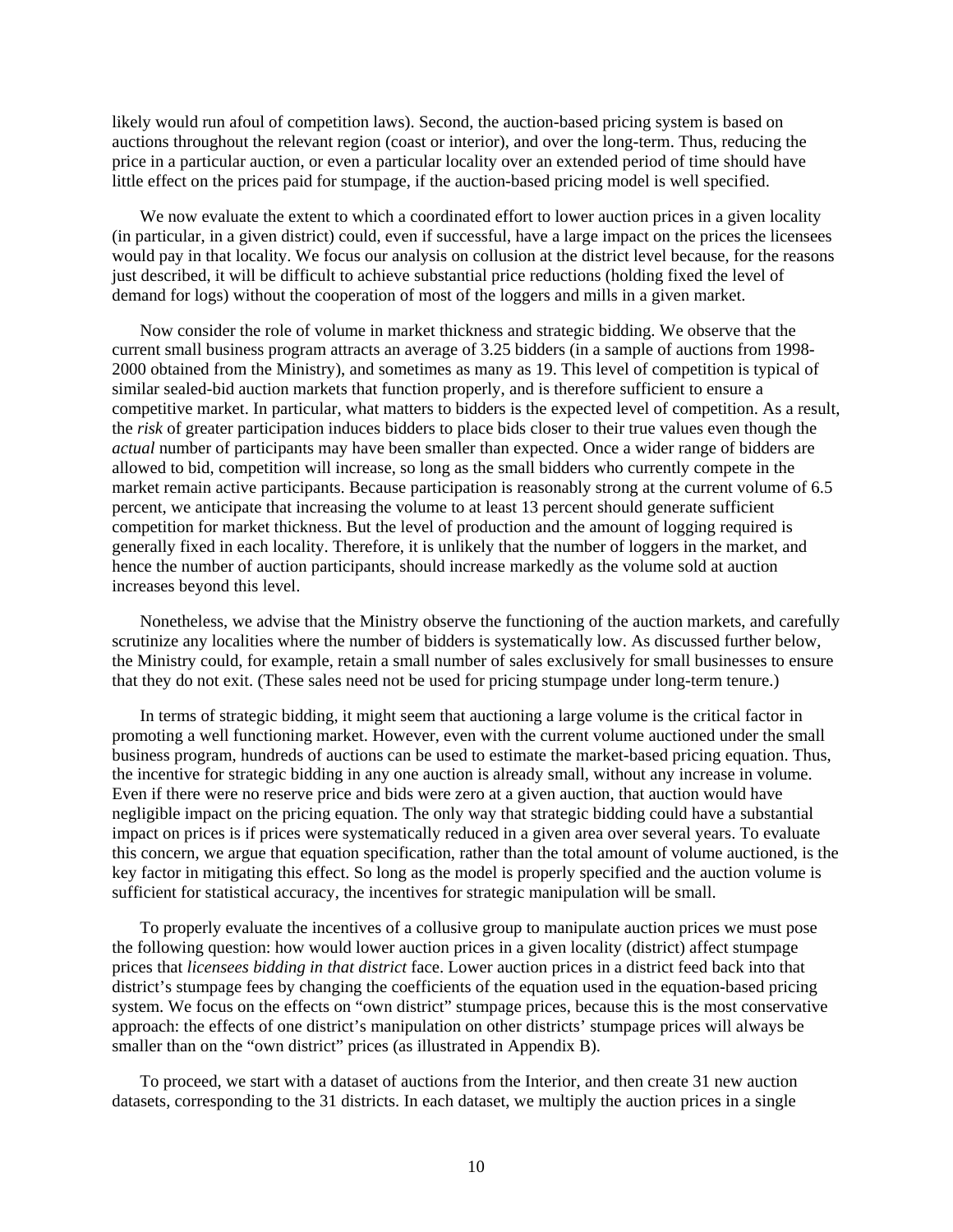district by 0.9, corresponding to a 10 percent reduction in the district-specific price. Thus, the new dataset reflects a world where bidders in that district somehow conspired to keep prices 10 percent lower. Then, for each dataset, we re-estimate the equation for the equation-based pricing system, and in doing, estimate the equation that would have been used to set prices for stumpage under long-term tenure in a world of collusion. Finally, we calculate how much lower the tenure prices would have been using the "anticompetitive" equation as opposed to the actual one. In Appendix B, we present our results. We find that in 26 out of 31 districts, as a result of a 10 percent reduction in prices over a three-year period, the district would see less than a 3 percent reduction in stumpage fees, and in 13 out of 31 districts, the effect would be a price reduction below 1 percent . This implies that most districts would have to maintain substantial collusive power, cutting auction prices in half or more over the course of three years, in order to have a significant impact on their own stumpage fees. Even for the 5 districts with somewhat greater incentives to manipulate, none sees more than a 6.2 percent reduction. We have determined that slight modifications to the proposed Interior equation could substantially mitigate the incentives for manipulation for those 5 districts, and so we expect that going forward, the incentives to manipulate would be minimal.

We now turn to an overall evaluation of the likelihood that a licensee will attempt to manipulate auction prices in order to lower stumpage fees. We have established that any collusive activity would have to be substantial (cutting prices on the order of at least 50 percent for three years) to have a significant impact on licensee prices. We now argue that this is unlikely. First of all, the reserve (or "upset") price will constrain the minimum bid in any given auction. Although eventually, strategic bidding could reduce the reserve price as well, the proposed reforms call for lower bounds on reserve prices, and the reserve price would adjust only slowly to collusive behavior. Second, there are a variety of competitors, including mills and loggers, who bid in the auctions. In sealed-bid auctions, licensees have no opportunity to respond to a "surprise" bid by a logger. Given the risk of losing the auction, just the possibility of a new competitor serves to keep bidding aggressive. And, if auction prices are 50 percent below fair market value or are selling at the reserve price, even isolated areas of the interior might attract entrants, and it would become economically viable to transport logs longer distances, so that bids might come in from unexpected competitors. Third, with auction prices so far below market, it would also be very tempting for a licensee to "cheat" on a collusive agreement by submitting a higher bid, or making a secret deal with a logger. Since the prices mills pay loggers are not publicly observed, it will be difficult for mills to "police" each other in any sort of collusive agreement to keep log prices low. Fourth, the risk of being detected in a collusive endeavor of this scope and magnitude is probably large relative to the benefits (for example, loggers would need to be coerced into bidding low prices, and the licensees would always run the risk that a disgruntled logger would alert authorities). Finally, the Ministry can monitor the competitiveness of auctions, and take appropriate action if there is a suspicion of collusion. As described in more detail below, one possibility would be to maintain a small number of small-business set-aside sales, sales that would *not* be used to price stumpage, but sales that would serve to keep small loggers active and in business, so that they would continue to bid in the auctions.

Given all of these factors, we do not find it plausible that collusion significant enough to have an important impact on stumpage fees could be sustained, and we conclude that strategic manipulation is not likely. Furthermore, we believe that if the Ministry follows the suggestions outlined above for setting the specification and monitoring for anti-competitive behavior, the possibility for strategic manipulation should not be an important concern.

## **5 LOCAL MARKET POWER**

Given the difficulty of transporting logs great distances, local market power within geographical areas may distort prices, especially in the Interior, where transportation is more difficult than on the Coast. If such market power is exercised, timber prices will tend to be biased downward as either the local logging market or the local milling market becomes more concentrated. Large bidders can reduce auction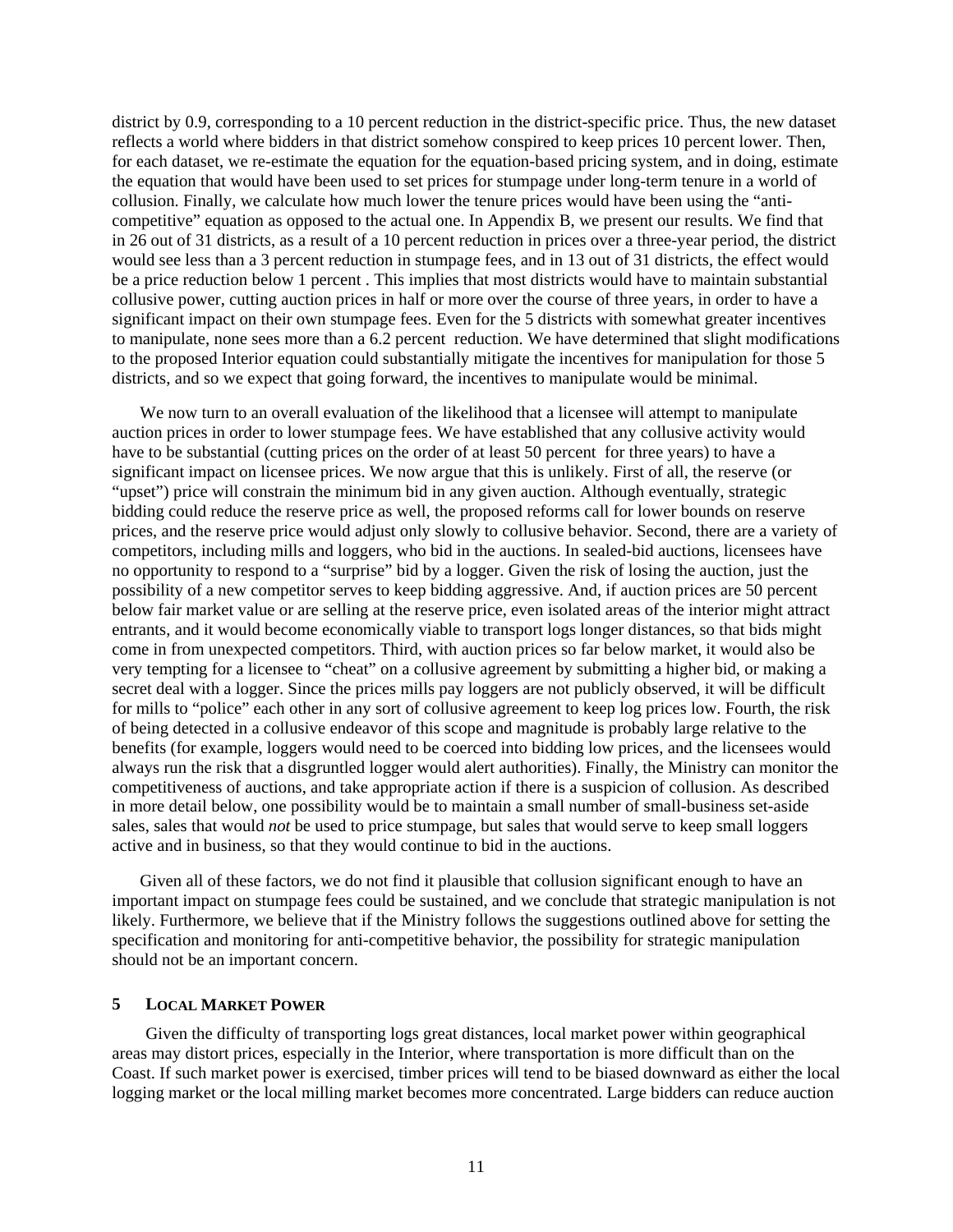prices by bidding less aggressively. The incentive to do so is greatest when competition is weak, so that the less aggressive bidding results in a significant drop in prices and only a modest drop in the quantity won. Similarly, a large mill has an incentive to reduce its demand for logs if doing so results in a large price drop with only a modest drop in the quantity of logs it is able to buy. (Note that if several licensees engage in the strategy of reducing their demand for logs by cutting output, reduced exports from British Columbia will raise world prices for lumber.)

Mills with long-term tenures have an additional incentive to reduce auction prices. The lower auction prices reduce the stumpage fees paid for timber under long-term tenures. However, since the stumpage fees are calculated from auction sales throughout the entire region—Interior or Coast—this is not a local market power issue, but a regional market power issue. Hence, so long as milling is not excessively concentrated over the entire region, then this potential price distortion is unlikely to be important. Above, we provided evidence that even if all of the potential bidders in a local auction market reduce their bids, the effect on stumpage fees is small.

Now consider more precise evidence about the possibility that large companies can exercise local market power throughout the geographic areas where they operate. Before beginning, we note that there are several challenges in analyzing such market power. Because the main concern is whether market power leads to lower prices at auctions, we need to consider two types of bidders, loggers and mills. Currently, there are a number of small logging firms that bid on small business sales. These firms affect prices at auctions, both directly (when they win) and indirectly, because in a sealed bid auction, all firms bid more aggressively when they perceive that there is a chance that loggers will participate. However, logging firms must sell their logs, and they typically sell them to local mills. Thus, local mills can potentially exercise market power in two ways: they can reduce their overall production, thus reducing the demand for logs in the local market, and they can bid less aggressively in the auctions. The first strategy has potential problems, because for loggers to anticipate low prices from mills, they must anticipate that they will be unable to sell the logs to mills one to two years in the future. It may be difficult for mills to commit to cut production one to two years in the future. As we have argued above, the second method may be less likely due to the small effect of local auction prices on stumpage fees, and because of the potential for logger participation in the auctions, where mills may not be able to commit not to buy from loggers several years in the future.

With these considerations in mind, a second challenge is to define the relevant geographic area for market power. When analyzing the potential for strategic bidding in auctions *without* any reductions in the output of local mills, we look at market power at the district level, because for such strategic bidding to be effective, most local participants would need to be involved. However, to assess the ability of a large company to affect prices by cutting back its demand, we must consider this firm's effect on the entire area where it operates mills, and analyze its share of overall processing capacity. Thus, we proceed by analyzing concentration at the level of the Forest Region. The Forest Region is appropriate given that most major licensees have focused their operations in one or two Forest Regions.

However, we caution that due to the issues associated with the participation of loggers outlined above, standard measures of market concentration based on mill capacity may be conservative in this context. Nonetheless, such measures of concentration provide a useful upper bound on the extent of any potential problems due to concentration.

To gauge the extent of concentration and local market power in the B.C. Timber Industry, we first look at the breakdown of Major Licensee's market shares in each Forest Region. We then use the Herfindahl-Hirschman Index (HHI) as our measure of concentration, where the HHI is 10,000 times the sum of squared market shares in a specified market, to further explore the extent of regional market power. We begin by considering the major licensees' market shares of mill capacity in each Region. Tables C1 and C2 in Appendix C contain this data.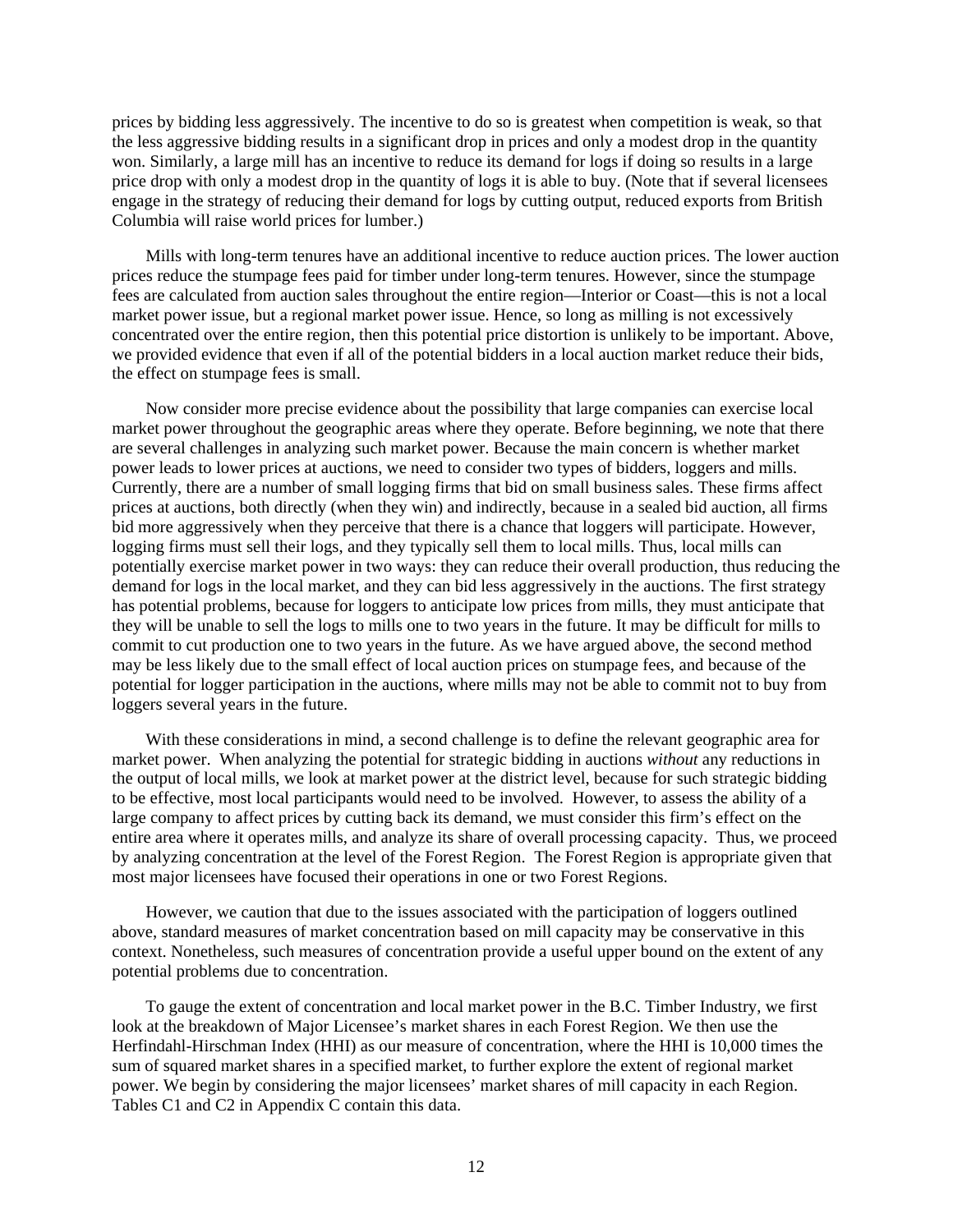In the Coast, we find that no single licensee has considerable market share. Instead, there are three Majors, each with market shares of between 15 and 22 percent. The Interior regions are similar. In particular, each region contains three major firms with roughly equal capacity shares. Two Interior regions, Prince George and Prince Rupert, seem more concentrated than the others. In Prince George, Firm A has a 41 percent share, and three Majors control nearly 64 percent of total capacity in Prince Rupert. We now calculate HHIs as a measure of concentration in each forest region. Table 3 contains these results.

| <b>Forest Region</b> | <b>HHI</b> | <b>Level of Concentration</b> |
|----------------------|------------|-------------------------------|
| Vancouver            | 1315.5     | Moderate                      |
| Cariboo              | 1465.1     | Moderate                      |
| Kamloops             | 1296.0     | Moderate                      |
| Nelson               | 1876.0     | High                          |
| Prince George        | 2200.2     | High                          |
| Prince Rupert        | 1978.2     | High                          |

**TABLE 3. REGIONAL HHI USING ANNUAL MILL CAPACITY (BOARD FEET)** 

To make sense of the HHI numbers, consider the Merger Guidelines of the U.S. Department of Justice and the U.S. Federal Trade Commission. These guidelines use HHIs to define three levels of industry concentration: low, moderate, and high. In particular, if the HHI is below 1000, the industry is unconcentrated. If the HHI is between 1000 and 1800, then the industry is moderately concentrated. If the HHI is over 1800, then the industry is highly concentrated. The HHI is used as a preliminary tool for determining incremental market power that could be gained through a potential merger. Potential mergers resulting in a high level of concentration receive the most attention; those resulting in low are typically approved without further analysis. Following these guidelines, we characterize concentration in each of the Forest Regions. Three markets are moderately concentrated, and three are highly concentrated. Nelson, Prince George, and Prince Rupert are the highly concentrated markets, according to the guidelines.<sup>6</sup> Note, however, that the designation of "high concentration" does not necessarily mean that market power is a problem; it simply means that greater scrutiny is required to properly assess competition in those markets. In this case, the participation of loggers in the auction markets should be considered a factor that mitigates the ability of firms to exercise market power.

In addition, the concentration numbers above may be overstated. We are assuming that each region is a distinct market. To the extent that logs can be economically transported across regions, the relevant markets expand and the HHIs fall. In most cases, if we assumed that transportation between adjacent regions was possible the concentration level would fall considerably. Table 3 displays the worst-case situation where there is the same large Licensee in each of two concentrated regions. In particular, Prince George and Prince Rupert are adjacent regions. Thus, the transportation of logs between those regions causes concentration to fall. But Prince George and Prince Rupert share a common major licensee, which would inhibit the decrease in concentration. We therefore analyze the extent to which regional competition will reduce concentration when a major is located in both regions.

l

<sup>&</sup>lt;sup>6</sup> The concentration in Prince Rupert may be higher than indicated, because one of the Major Licensees owns partial share in a smaller mill, and that partial ownership was not included in our data.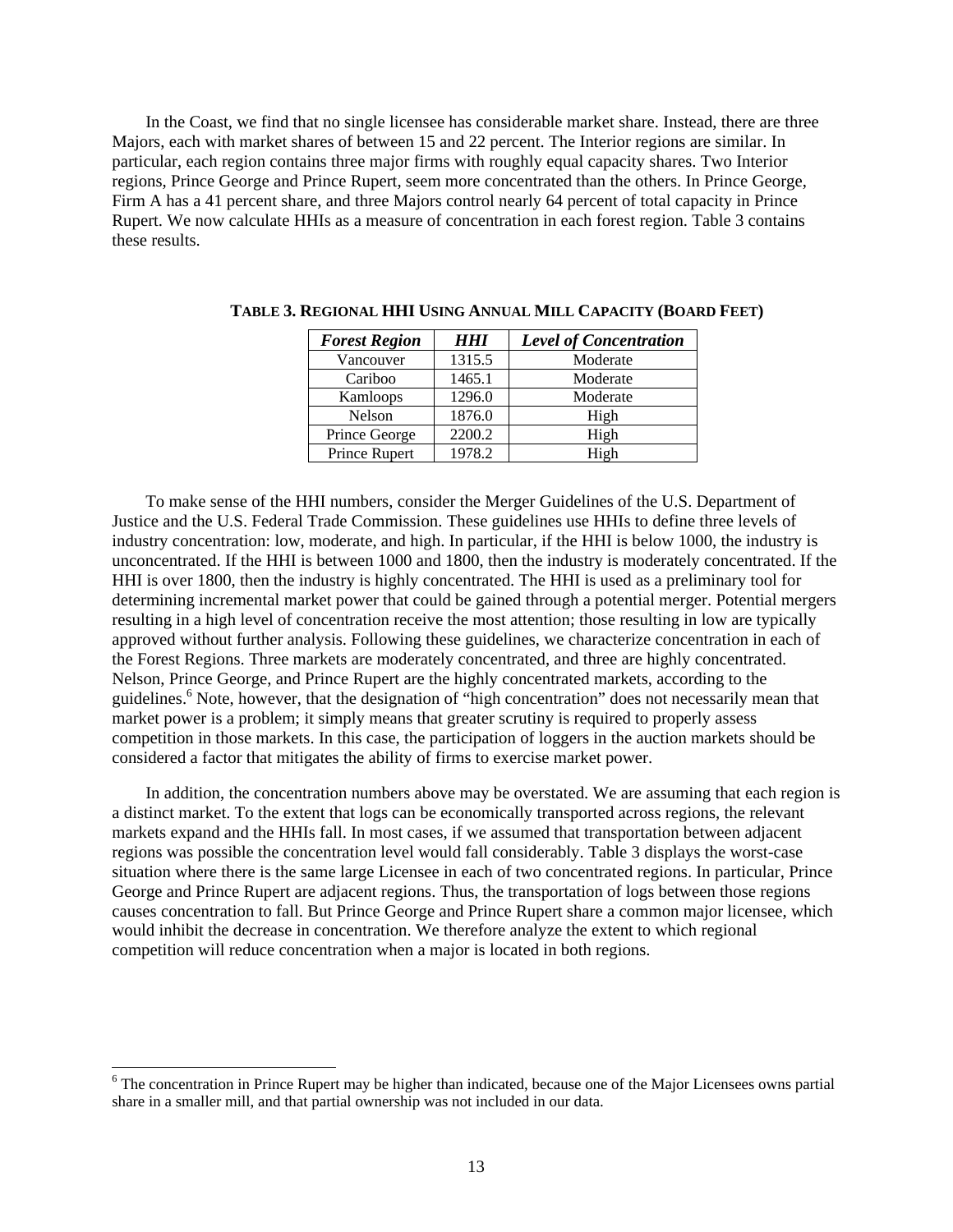|                                 | <b>HHI</b> for Combined |                               |
|---------------------------------|-------------------------|-------------------------------|
| <b>Combined Region</b>          | <b>Regions</b>          | <b>Level of Concentration</b> |
| Cariboo-Kamloops                | 904.7                   | Low                           |
| Cariboo-Prince George           | 1421.6                  | Moderate                      |
| Prince George-<br>Prince Rupert | 1749.2                  | Moderate                      |

**TABLE 4. CONCENTRATION IN ADJACENT INTERIOR REGIONS**

Table 4 shows that regional competition greatly decreases concentration in the Interior, even when a Major Licensee owns mills in both regions. Thus, if regional movement of logs already exists, concentration is lower than what Table 3 suggested. Regional competition should also be encouraged in the future, because it will further improve competition in the Interior.

## **6 ROLE OF THE LOG MARKET**

The log market and timber markets are closely tied. Prices for auctioned timber and stumpage fees for non-auctioned timber both should reflect current log prices. The timber auctions will benefit from a more efficient log market. Similarly, more efficient timber auctions will enhance the log market. Hence, complementary steps should be taken to improve the efficiency of the log market. These would include:

- Reporting of volume and prices in the log market, whenever possible.
- Reforming the system for grading logs in the Interior.

With a more active and efficient log market, timber prices may be estimated more precisely. As a result, less volume need be auctioned to achieve the same level of statistical precision for stumpage fees on non-auctioned tenures.

The development of log markets in the Interior is challenging. The profile and species mix for a large portion of the harvest along with transportation costs make log markets fairly localized. Under such circumstances, it is possible for the local log market to become captured by a dominant local buyer. Then dealing with non-competitive factors in the log market may be an important factor for improving the efficiency of the timber market.

#### **7 SHOULD MAJOR LICENSEES BE ABLE TO BID?**

Currently, the auctions are restricted to small businesses and limits are placed on the number of stands that can be won by a single bidder. Holders of long-term tenures ("major licensees") are not eligible to bid on these sales. These restrictions can actually serve to increase auction competition and prices, so long as there are not significant economies of scale in logging that cannot be realized as a result of the restrictions. In the absence of scale economies, the restrictions reduce concentration in logging, increase the number of bidders in the auctions, and hence increase auction prices.

The experience from U.S. spectrum auctions conducted from 1994 to the present supports the view that restricting an auction to small businesses can increase competition and revenues. In many instances, auctions restricted to small businesses were more competitive and resulted in prices that were above the prices paid in auctions where both small and large businesses could bid. This was the case even in settings where significant scale economies were present.

If there is a substantial increase in the volume auctioned, then it probably does make sense to allow Major licensees to bid. At least in the short-run, entry into the logging market may be insufficient to handle the expanded volume. However, in the interior most logging is contracted out, and on the coast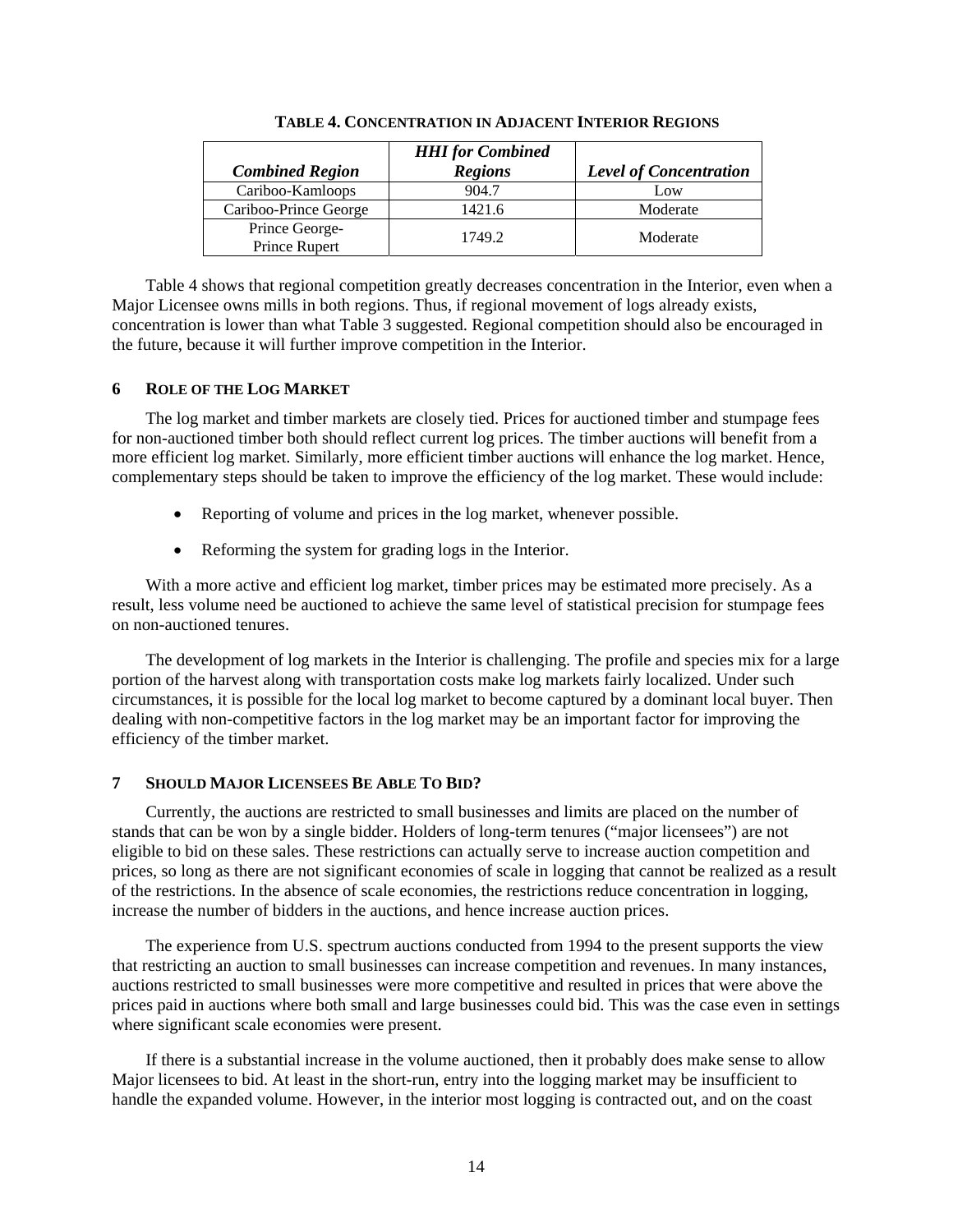about one-half of the logging activity is contracted out. Hence, these contractors may have sufficient logging capacity, so that the Majors would not have to bid directly.

The only concern is whether direct participation by the Majors will over time make the logging industry more concentrated. It is conceivable that the Majors would ultimately drive the small loggers out of business. Certainly, they would be able to by refusing to buy logs from small loggers. However, they have little incentive to do so, at least from the perspective of short-run profits. The incentive for the Majors is to procure logs at least cost. If a Major can buy logs from small loggers at a price that is no higher than what it would cost the Major to do the logging directly, then the Major has every incentive to buy from the small logger. Only if a Major anticipated substantially lower long-run prices at auction would it be willing to suffer losses by refusing to buy from small loggers. Furthermore, for such refusals to drive small loggers out of business, several Majors would likely have to coordinate on the same strategy, and a Major facing a supply shortage would find it especially costly to refuse logs.

It should be possible to monitor closely the state of the industry, and to respond if too many loggers exit the industry. One possible strategy is to reserve the right to sell some part of the volume to only small businesses, even if that volume is not used in setting the prices.

On the other hand, there are a number of administrative costs associated with maintaining the small business program, and proposing it presents a number of complications. Thus, it may make sense to keep a close watch on the industry and respond only if a problem presents itself.

### **8 SPECULATION**

Speculation is the problem of bids being artificially high, because the bidder only intends to cut in situations where the log price turns out to be unusually high. The winning bidder simply walks away from the stand if log prices are low. Since stumpage fees are only paid for cut timber, not cutting results in no fees.

There are numerous ways to mitigate speculation:

- Require a sufficient deposit, which is then forfeited if sufficient logs are not cut.
- Do not allow license extensions.
- Use variable fees in all cases, so that the stumpage fee (upset plus bonus) falls with log prices.
- Use a short license duration.
- Only include an auction outcome in the dataset if a sufficient fraction of the logs in the stand were cut.

One should expect fewer logs to be cut when log prices are low. This occurs both in the auctioned stands and in the long-term tenures. Hence, the fact that cutting declines when log prices are low is not a clear indication of speculation. Nonetheless, speculation is a potential problem that should be monitored. The instruments above should be used as needed to address the problem.

## **9 MARGINAL PRICING**

In a competitive market, prices are determined at the margin. That is, the price is set at the point where the supply and demand curves cross: where the marginal value from another unit is just equal to the marginal cost of supplying that unit. All units are sold at this market clearing price.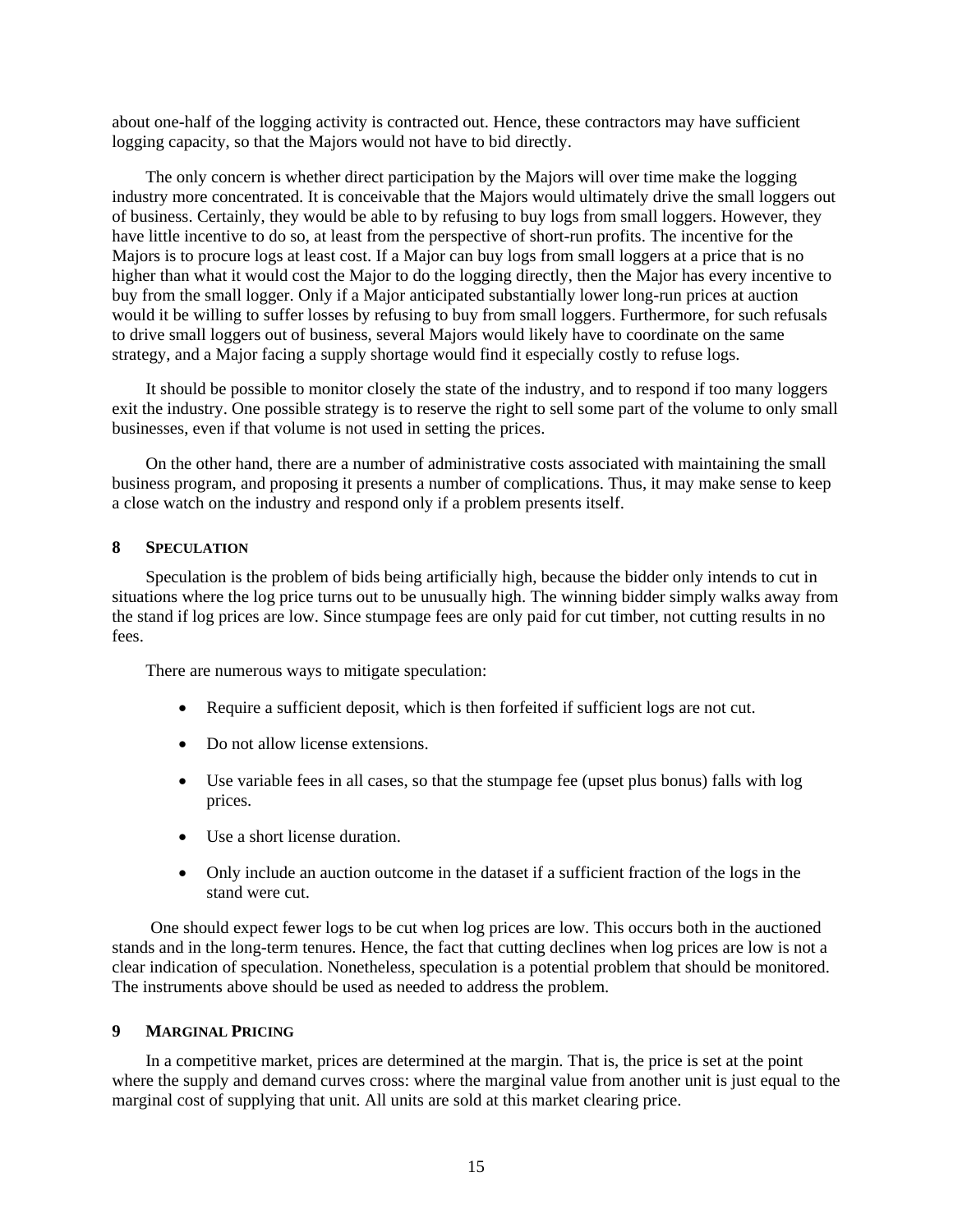The proposed approach for determining stumpage fees on long-term tenures effectively implements the outcome of a competitive market. The auction determines the clearing price, and then this clearing price is applied, recognizing the differences across stands, to all timber.

Some may argue that marginal pricing may bias prices upward. In times of scarcity, mills may be willing to pay very high prices for logs in order to keep the mills running. However, this is simply how competitive markets work—in times of scarcity, prices are high, and in times of surplus, prices are low. It is efficient to charge this marginal price for each unit sold.

One legitimate concern with the pricing approach is that the upset price may bias prices upward by setting a floor on how low prices can fall in times of surplus. Prices cannot fall below the upset price, and yet there is no restriction on how high prices may rise. Prices are biased upward to the extent that there is a significant fraction of unsold stands. An unsold stand means that no bidder was willing to submit a bid at or above the upset price. The market price for that stand is presumably below the upset price. This lowprice data point is excluded from the dataset, since no sale occurred. It is easy to determine the extent of this problem by monitoring the frequency of unsold stands. If stands are frequently unsold, then reducing upset prices can mitigate the problem. However, this should be done only in extreme situations to avoid gaming problems. If bidders know there is a policy to reduce the upset rate in lock step with a specified level of unsold tenders there is an incentive to collectively restrict bidding to get the upsets lowered. This should be avoided. Instead, the sale can be repackaged to make it more attractive or simply re-tendered at a more appropriate time. Alternatively, the estimation can be corrected to take into account the upward bias in prices caused by the elimination of low-price data points.

Due to large fixed costs of operating a mill, a mill with excess capacity would be willing to pay a high price for a particular stand of timber, even though the mill would be unprofitable if it paid that price for all of its timber. It is efficient for prices to adjust in this way with the scarcity of timber. In practice, does this mean that auction prices will always be determined solely by the willingness-to-pay of a mill with excess capacity? Not quite. When trading restrictions are removed, a mill with excess capacity can also procure timber from other Majors and loggers. Another mill might find that the cost of processing the last few logs is particularly high, and it can sell those logs to the mill with excess capacity. Thus, whenever one mill is willing to pay "unreasonably" high prices for logs, others should find it profitable to sell to it. An active log market will tend to dampen the excessively high auction prices. In addition, if prices are set "too high" due to overcapacity, these high prices will encourage efficient capacity rationalization.

#### **10 SPOT PRICING VS. LONG-TERM PRICING**

Under the proposed pricing plan, the stumpage fees under long-term tenures will be the spot price as estimated from the data on auctioned stands. This is the best estimate of what the price would be if it were auctioned at the time of cutting. It is the price that would be charged in an efficient and competitive spot market.

The only disadvantage of charging the spot price is that this price is more volatile than a long-term price. One of the advantages of long-term contracts is the ability to hedge price risk by locking-in longterm prices. Indeed, in some other markets (e.g. electricity), suppliers offer long-term contracts guaranteeing some range of quantity at a given price. That price is typically not the spot price, and so the buyer may end up paying more or less than the spot price at the time the transaction takes place.

Under the proposed pricing plans, long-term contracts of this sort are not offered. Even though the tenure-holder has a long-term guarantee on quantity, prices are not locked in. Thus, spot prices are the correct prices to use. If, hypothetically speaking, long-term price guarantees were to be offered, the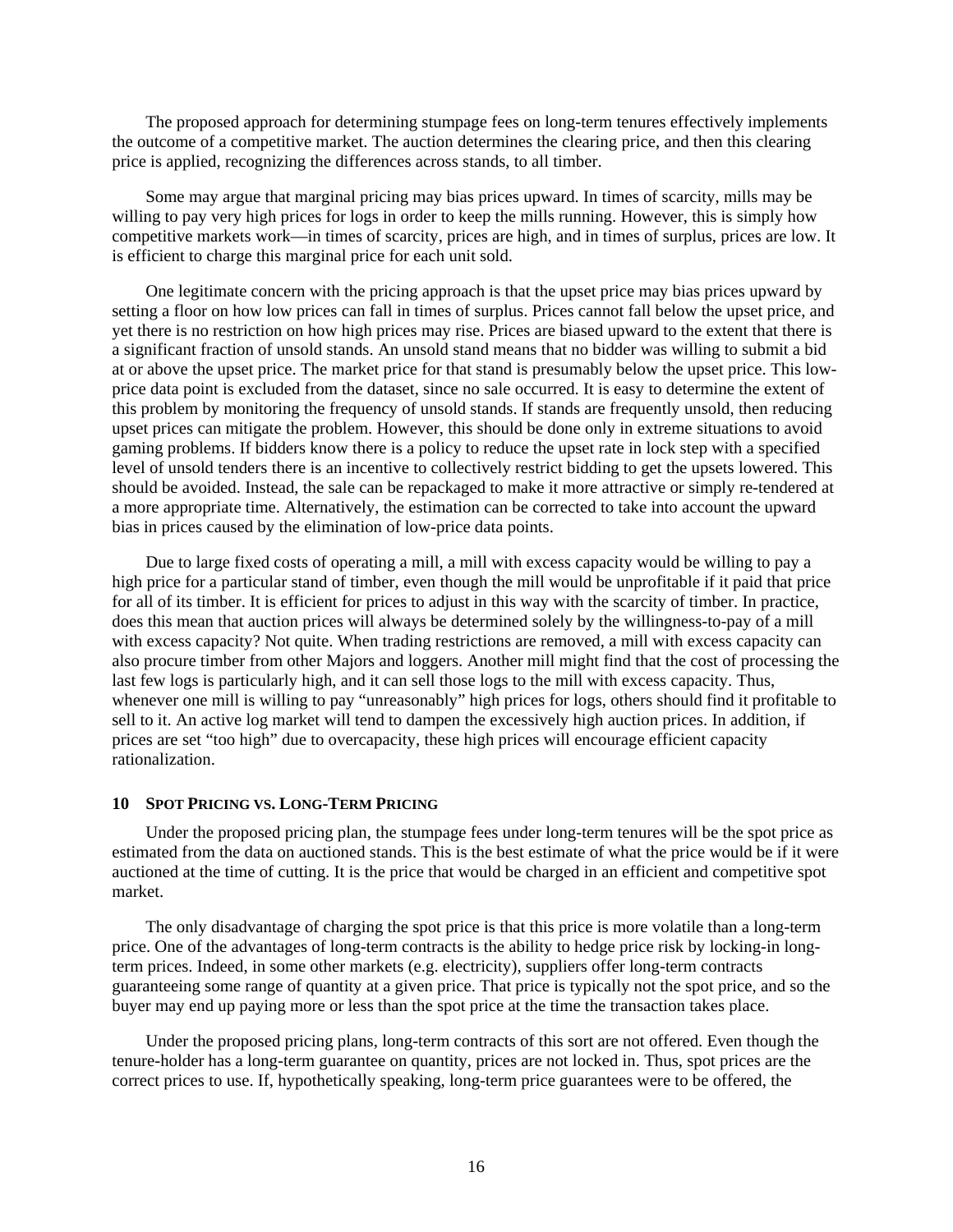market long-term price could only be determined by holding an auction for a similar contract, that is, by auctioning off a long-term quantity guarantee at a fixed price.

The proposed system (and the existing system) do not offer the ability to hedge price risk through long-term contracts. However, for a mill that transforms logs into lumber and other products, risk is minimized by paying timber prices that move with the prices of lumber and other finished products. The timber spot price does just that.

Even without long-term supply contracts at a fixed price, long-term tenures have several economic advantages, most notably encouraging efficient investment in the timber resource, guaranteeing a steady supply of timber for its mills, and promoting private-industry decisions on where and when to cut. Spot pricing for the long-term tenures retains and complements all these advantages by sending the right price signals for Majors to make efficient investment and cutting decisions.

#### **11 TENURE OBLIGATION ADJUSTMENTS**

There are important differences in the obligations of a long-term tenure licensee and those of a logger of auctioned timber. Costs that are borne by the licensee under long-term tenures, but are borne by the government for auctioned timber, must be subtracted from the spot price to determine the stumpage fee for long-term tenures. The magnitude of these adjustments will be a source of debate. Hence, to the extent possible it will be important to use transparent and objective methods in determining these costs.

Since all these costs are borne by the government on the auctioned timber, one approach would be to determine these costs for the auctioned timber, and then estimate the costs for the timber under long-term tenure from the government's costs, taking into account differences in the important determinants of costs across stands. Wherever possible, the government's costs should be determined from competitive bid for the required services (e.g., road building). The goal of the government should be to perform the required services at least cost.

Under this approach long term tenure holders will at times be under-compensated for actual costs and sometimes over-compensated, but on average the compensation should equal the actual costs of a long-term tenure licensee meeting obligations at minimum cost. The decisions of long-term tenure licensees will not be distorted if the cost model produces good estimates of actual costs.

A second approach is to estimate costs from cost data of companies on long-term tenures. This approach should only be used for cost components that cannot be reasonably estimated from government costs for auctioned timber. Further, it should only be used for cost components where it is easy to verify that the long-term tenure holder has indeed sought to minimize the cost (e.g., by the use of competitive bid).

## **12 CONCLUSION**

We strongly support British Columbia's proposed market reforms to improve its pricing of timber. The market-based approach enables efficient cutting of timber, efficient investment in developing timber lands, and minimizes the impact of government decisions on timber pricing. The package of reforms eliminates trade distortions, allows for efficient entry and exit, and promotes efficient specialization. Companies see the correct price signals and have the flexibility to respond with efficient operating and investment decisions.

A critical issue is how much volume should be auctioned. To reduce the government's impact on timber prices, it is important not to auction too much. However, three factors—statistical precision, market thickness, and absence of strategic bidding—place a limit on the minimum auction volume that achieves reliable market-based prices for all timber. We find that most gains in statistical precision are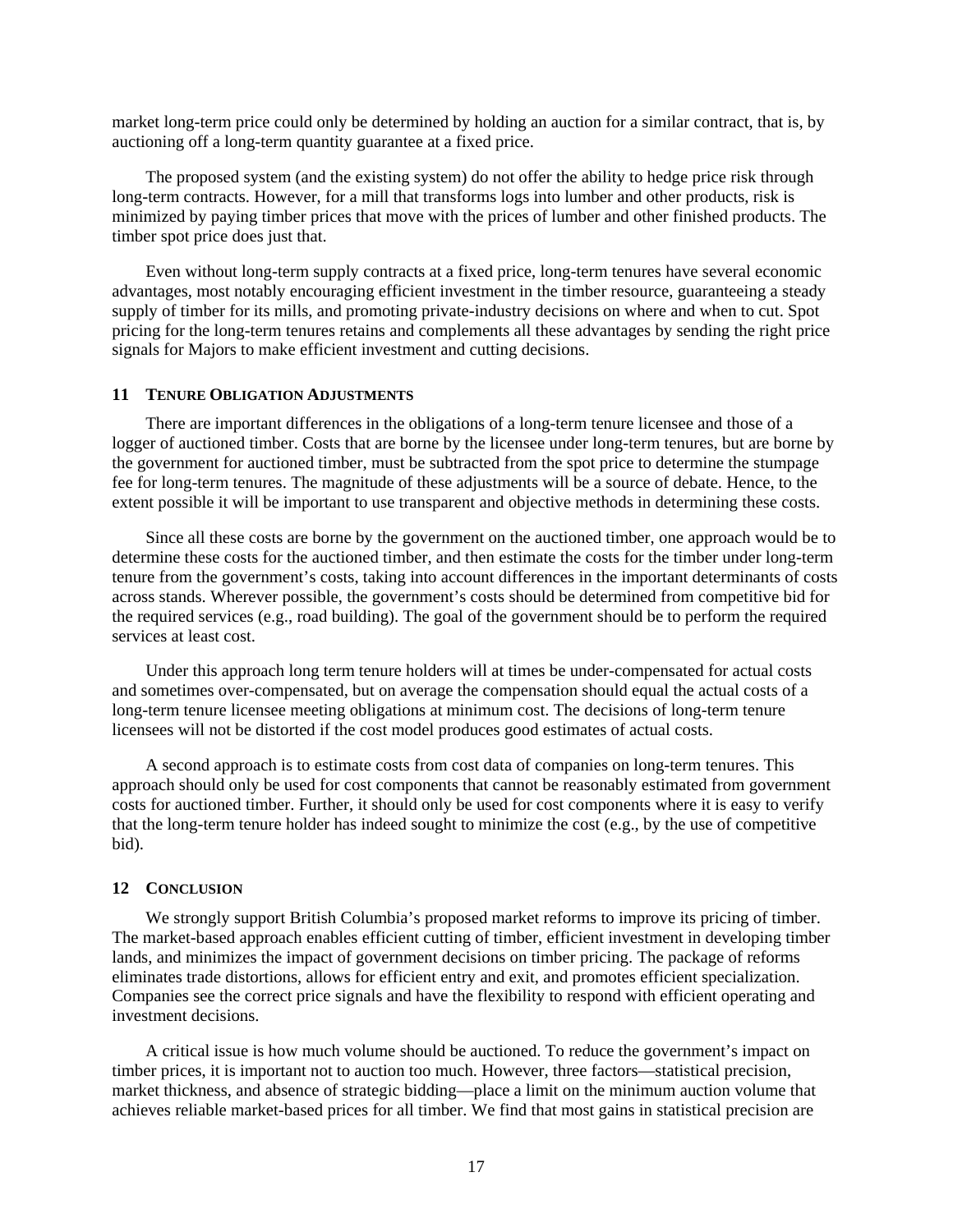obtained with moderate auction volume, on the order of 15 percent, and the gains in terms of precision from auctioning more than 15 percent diminish rapidly. In terms of market thickness, volumes in this range should be sufficient to generate competitive auctions, so long as the small loggers do not exit the market. Finally, the primary issue in terms of strategic bidding is model specification, not volume, and our analysis suggests that with an appropriately specified model, strategic bidding should not be a major concern.

Thus, we believe that any potential problems with statistical precision, market thickness, and strategic bidding can be addressed by auctioning a volume of about 15 percent, and we see little reason to believe that there will be substantial improvement in the functioning of the markets at greater levels of volume. Rather, the higher auctioned volume would serve to increase the government's impact on the market, and thereby increase the force of politics rather than economics in determining timber prices. The auctioned volume should be kept low enough to ensure that the long-term tenure holder's dynamic cutting decisions determine prices, not the short-term supply decisions of the Crown.

We strongly favor a system where market forces determine the total volume harvested. This objective is achieved under the proposed system, where minimum annual cut restrictions are removed, but long-term tenure-holders retain decision-making for the timing of harvests for a substantial portion of the volume.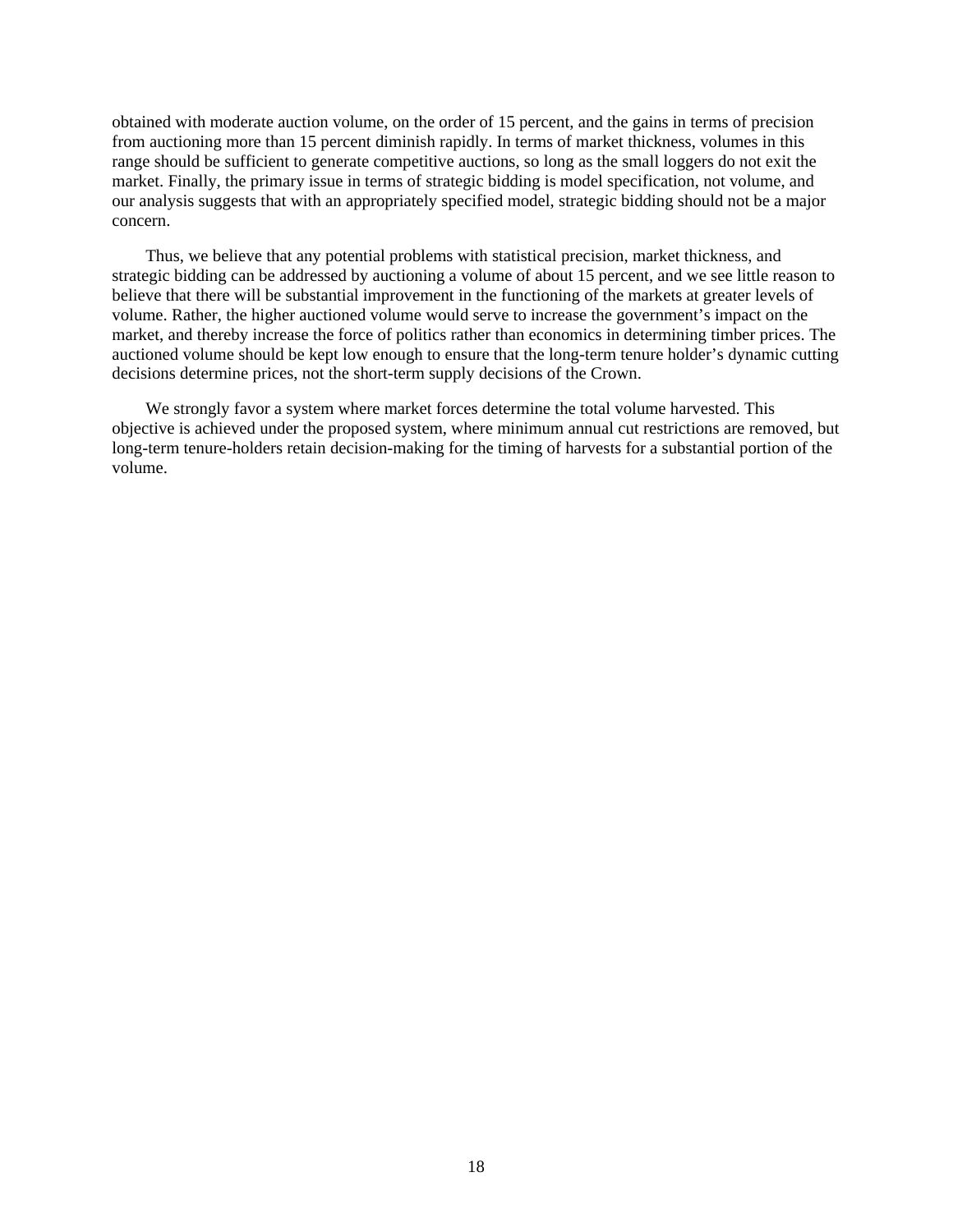#### **APPENDIX A. MONTE CARLO STUDY TO ASSESS STATISTICAL PRECISION**

This Appendix provides the details for the Monte Carlo study of statistical precision outlined in Section 4.1.

To conduct the analysis, we must generate datasets that have the characteristics that would be present in true auction datasets. We begin by generating the following regression variables with standard normal distributions, corrected with the appropriate means and standard deviations found in the SBFEP interior auctions for years 1998, 1999, and 2000. We present these variables, their means, and their standard deviations in Table A1.

| <b>Variable</b>        | Mean  | <b>Standard Deviation</b> |
|------------------------|-------|---------------------------|
| log(net cruise volume) | 7.016 | 1.763                     |
| log(development cost)  | 0.423 | 1.146                     |
| log(cycle)             | 1.263 | 0.399                     |
| log(number of bidders) | 1.096 | O 71                      |

**TABLE A1. VARIABLES GENERATED INDEPENDENTLY FROM A NORMAL DENSITY**

For example, to obtain our observations for the log of net cruise volume, we generate a standard normal random variable, multiply its values by 1.763, and then add 7.016 to those values. Then, to get values of net cruise value, we take the exponential of log (net cruise volume).

In the interior, the percentages of timber characterized by fire damage, "blow down" damage, cable yarding, helicopter extraction, and horse extraction all affect the value of a timber stand. These variables, often take on values of 0, and when they are not zero sometimes take on most of their values as ones. When they are not 0 or 1, however, these variables are generally mound shaped. For these reasons, we generate such variables by first creating a normal variable with the same characteristics as the nonzero, non-one observations we see in the SBFEP data. Then we generate two more random variables that are uniformly distributed on the interval (0,1) to adjust the normally distributed observations to zero or one approximately as often as in the SBFEP data. To give an example, of the 4787 observations in the SBFEP dataset, only 156 have horse extraction percentages greater than zero. Further, 119 of those 156 nonzero observations are 100 percent. The remaining observations are roughly mound shaped with mean .714 and standard deviation equal .215. Thus, to generate the horse extraction variable we first create a normally distributed random variable with mean .714 and standard deviation of .215. We then create a uniformly distributed variable on the interval (0,1) and change the observations of our horse variable to zero every time that uniform is less than .967 (1 - 156/4787 = .967). For the remaining positive observations, we create another uniform $(0,1)$  variable and change the remaining nonzero horse observations to 1 if that uniform random variable is less than .763 (119/156 = .763). We perform similar processes to generate the fire damage, blow down damage, cable yarding, and helicopter extraction variables based on the characteristics of those variables in the SBFEP dataset for years 1998, 1999, and 2000.

In creating an accurate random dataset to use in the model, we also capture much of the multicolinearity that exists in the SBFEP data. Below, we present summary tables for the four variables that demonstrate the most multicolinearity of those in the SBFEP regression model. In addition, we present a table showing the summary statistics of the residuals from the regressions run on those four variables.

In generating our observations for slope, the natural log of value per tree (lnvpt), selling price index (spi), and value per hectare divided by 1000 (vph\_1000) we use the other explanatory variables that we generated above. The regression equations we use are those presented in Tables 2 through 5. For each prediction we add an observation from a normally distributed random variable with the same mean and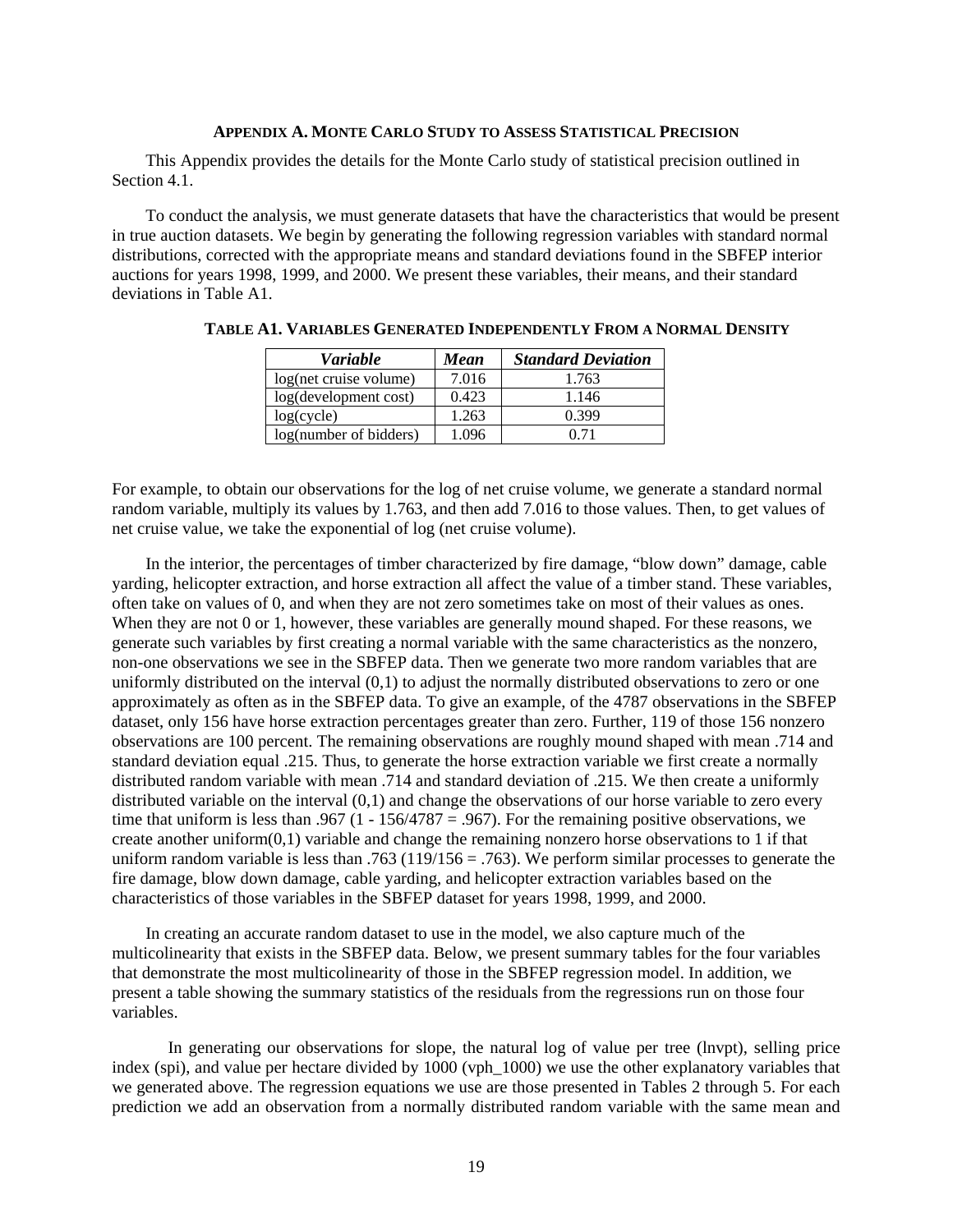standard deviation as the residuals from the appropriate regression equation. We present these summary statistics in Table A6 below.

| <i>Variable</i>      | Coefficient | <b>Standard</b> | t-Statistic |
|----------------------|-------------|-----------------|-------------|
|                      |             | <b>Error</b>    |             |
| cable yard %         | 31.687      | 1.705           | 18.59       |
| Heli Extraction %    | $-14.946$   | 2.365           | $-6.32$     |
| horse Extraction %   | $-17.858$   | 2.411           | $-7.41$     |
| log (number bidders) | $-1.553$    | .553            | $-2.81$     |
| constant             | 19.227      | .875            | 21.99       |
|                      |             |                 |             |
| $R^2$                | .457        |                 |             |
| Adj- $R^2$           | .453        |                 |             |
| Sample               | 570         |                 |             |

**TABLE A2. REGRESSION WITH SLOPE AS DEPENDENT VARIABLE**

*Variable Coefficient Standard Error t-Statistic*  development cost ... .014 ... .008 ... 1.69<br>
net cruise value/1000 ... .006 ... .003 ... .017 net cruise value/1000 .006 .003 slope .011 .002 | 4.84 blowdown % .296 .178 .1.66 fire damage% -.219 .132 -1.66<br>cable yard % .314 .115 2.74 cable yard % .314 .115 heli extraction % .293 .130 .130 .2.25<br>horse extraction % .364 .134 2.71 horse extraction % .364 .134<br>cycle .062 .0112 cycle  $-0.062$  .0112  $-5.53$ log(number bidders) -.027 .030 -0.91<br>
constant -.771 .086 -8.99 constant  $-0.771$  .086  $R^2$  0.188 Adj- $R^2$ 0.173

Sample 570

**TABLE A3. REGRESSION WITH LNVPT AS DEPENDENT VARIABLE**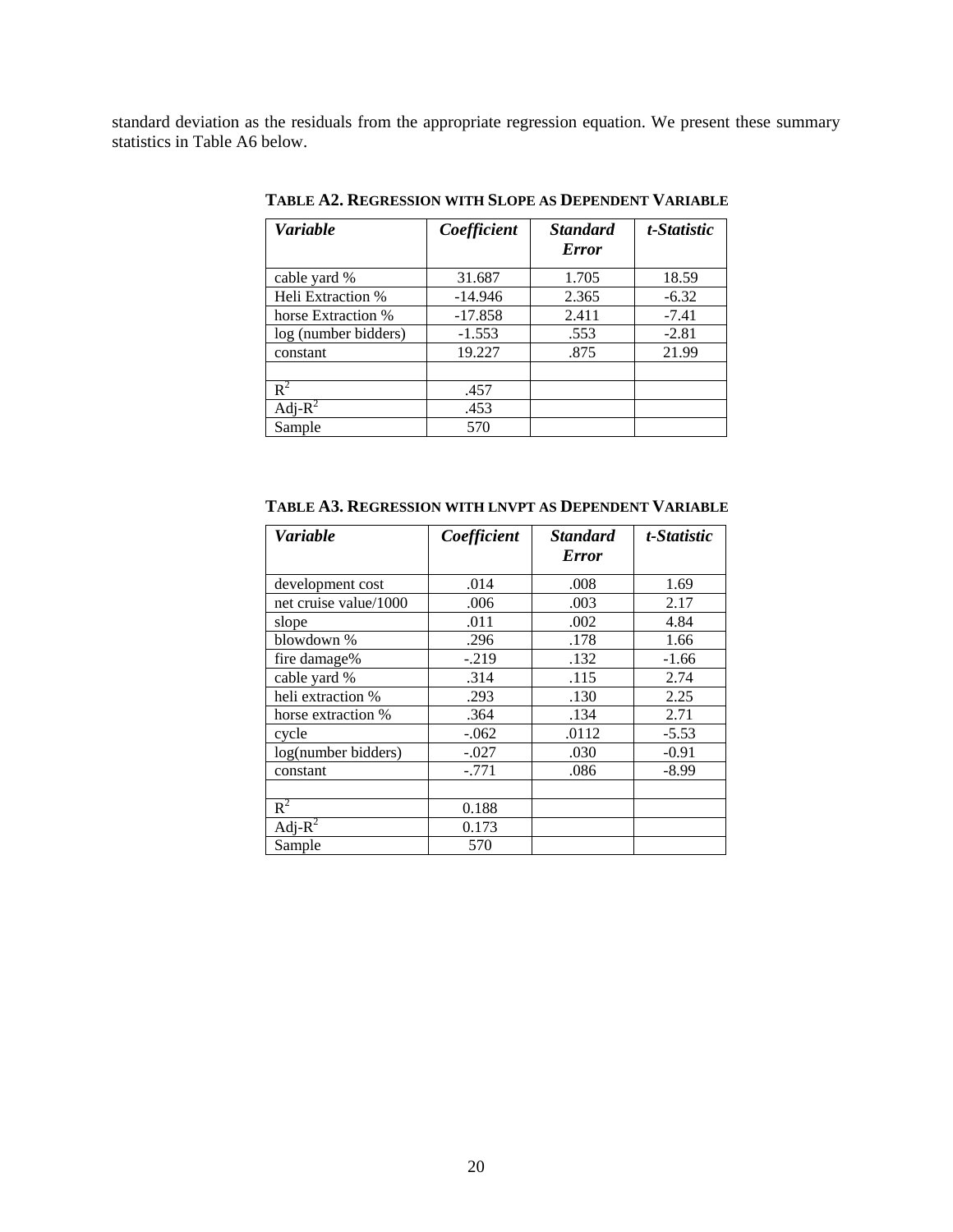| <b>Variable</b>      | Coefficient | <b>Standard</b><br><b>Error</b> | t-Statistic |
|----------------------|-------------|---------------------------------|-------------|
| development cost     | $-1.185$    | .283                            | $-4.19$     |
| slope                | .345        | .072                            | 4.78        |
| log(value per tree)  | 8.485       | 1.404                           | 6.05        |
| blowdown %           | $-16.202$   | 5.986                           | $-2.71$     |
| fire damage %        | $-7.228$    | 4.434                           | $-1.63$     |
| cable yard %         | $-8.051$    | 3.827                           | $-2.10$     |
| heli extraction %    | 19.550      | 4.333                           | 4.51        |
| cycle                | $-1.183$    | .376                            | $-3.14$     |
| log (number bidders) | 1.694       | .985                            | 1.72        |
| constant             | 118.053     | 2.827                           | 41.76       |
|                      |             |                                 |             |
| $R^2$                | 0.199       |                                 |             |
| Adj- $R^2$           | 0.186       |                                 |             |
| Sample               | 570         |                                 |             |

**TABLE A4. REGRESSION WITH SPI AS DEPENDENT VARIABLE**

**TABLE A5. REGRESSION WITH VPH\_1000 AS DEPENDENT VARIABLE**

| <b>Variable</b>       | Coefficient | <b>Standard</b> | t-Statistic |
|-----------------------|-------------|-----------------|-------------|
|                       |             | <b>Error</b>    |             |
| development cost      | $-.010$     | .002            | $-5.96$     |
| net cruise value/1000 | .002        | .001            | 4.81        |
| log (value per tree)  | .090        | .008            | 11.59       |
| blowdown %            | .170        | .034            | 4.96        |
| fire damage %         | $-.095$     | .025            | $-3.79$     |
| cable yard%           | .068        | .018            | 3.76        |
| heli extraction %     | .047        | .024            | 1.98        |
| horse extraction %    | $-.067$     | .025            | $-2.73$     |
| constant              | .334        | .010            | 32.86       |
|                       |             |                 |             |
| $R^2$                 | 0.353       |                 |             |
| Adj- $R^2$            | 0.344       |                 |             |
| Sample                | 570         |                 |             |

**TABLE A6. SUMMARY STATISTICS FOR RESIDUALS**

| <b>Variable</b>    | Mean        | <b>Standard</b><br><b>Deviation</b> | Min         | <b>Max</b> |
|--------------------|-------------|-------------------------------------|-------------|------------|
| slope residuals    | $1.00e-14$  | 8.905246                            | $-17.9137$  | 35.46854   |
| lnypt residuals    | 8.96e-17    | .4654519                            | $-1.623321$ | 1.284814   |
| spi residuals      | $-3.45e-14$ | 15.60856                            | $-67.22772$ | 54.92692   |
| vph 1000 residuals | $-4.30e-17$ | .0895781                            | $-.3392292$ | .2788185   |

With our regression variables defined, we then generate observations of bids according to the regression equation that we estimate from a sample of 901 observations in the SBFEP dataset for years 1998, 1999, and 2000. This regression is displayed in Table A7.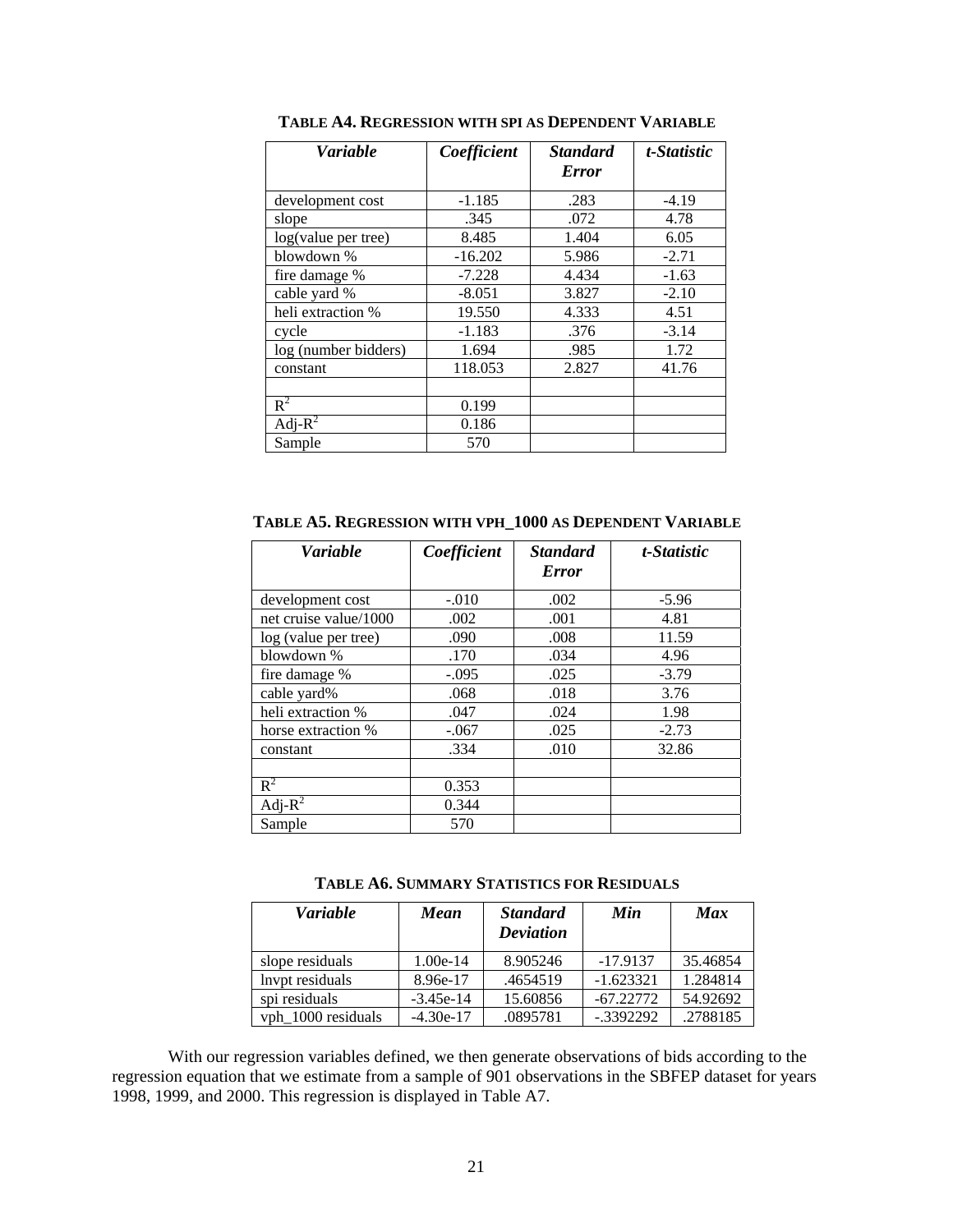| <b>Variable</b>        | Coefficient | <b>Standard</b><br><b>Error</b> | t-Statistic |
|------------------------|-------------|---------------------------------|-------------|
|                        |             |                                 |             |
| selling price index    | .229        | .021                            | 11.04       |
| development cost       | $-.873$     | .103                            | $-8.51$     |
| value per hectare/1000 | 11.632      | 2.383                           | 4.88        |
| net cruise value/1000  | .1845       | .048                            | 3.87        |
| slope                  | $-.061$     | .037                            | $-1.63$     |
| log(value per tree)    | 7.802       | .719                            | 10.85       |
| blowdown %             | $-13.972$   | 2.372                           | $-5.89$     |
| fire damage %          | $-18.914$   | 2.347                           | $-8.06$     |
| cable yard %           | $-11.986$   | 1.883                           | $-6.37$     |
| heli extraction %      | $-37.286$   | 2.172                           | $-17.17$    |
| horse extraction %     | $-12.204$   | 1.297                           | $-9.41$     |
| cycle                  | $-1.9343$   | .199                            | $-9.74$     |
| log (number bidders)   | 5.854       | .454                            | 12.91       |
| constant               | 23.668      | 2.789                           | 8.49        |
|                        |             |                                 |             |
| $R^2$                  | .62         |                                 |             |
| Adj- $R^2$             | .62         |                                 |             |
| Sample                 | 901         |                                 |             |

**TABLE A7. REGRESSION WITH DEFLATED BID AS LHS VARIABLE**

The residuals from this regression have a mean of -2.4 x  $10^{-14}$  and standard deviation of 9.41. After applying the coefficients in Table A7 to the respective variables, we then set negative bid values to zero. This is justified because a timber stand with negative value would receive no bids, and therefore would have a final bid price of zero. For the remaining stands, we summarize the bid observations, and find them to have mean value of approximately 40 and standard deviation of approximately  $26$ .<sup>7</sup> Because the nonzero bids in years 1998 through 2000 have a mean of 37.2 and standard deviation of 17.1, we find that the characteristics of the true bids are accurately reflected in our data. Thus, we generate our "true" bids, by taking the bids generated by the equation in Table A7, and adding an error component that is normally distributed with zero mean and 9.41 standard deviation. The standard deviation of 9.41 is conservative, because the regression that determines that standard deviation is based on a sample size of only 6.5 percent. Increasing the sample size even to 13 percent will likely allow the regression to better predict all types of timber stands in the data, and therefore, shrink the errors around the average predicted value. The extent to which increased sample size shrink these errors in the *actual* dataset is, of course, unknown. We therefore proceed using 9.41 as our standard deviation, noting that this value will most likely decrease with an increase in sample size (although the gains will probably be diminishing in volume).

 $\frac{1}{7}$  We say "approximately" because these moments will vary slightly with the number of simulations, and the "seed" that is used in the study. The seed refers to the setting that is used as a starting point to generate the sampled data. We set the seed equal 2023319716, and used Stata, release 7.0 as our statistical program in this analysis.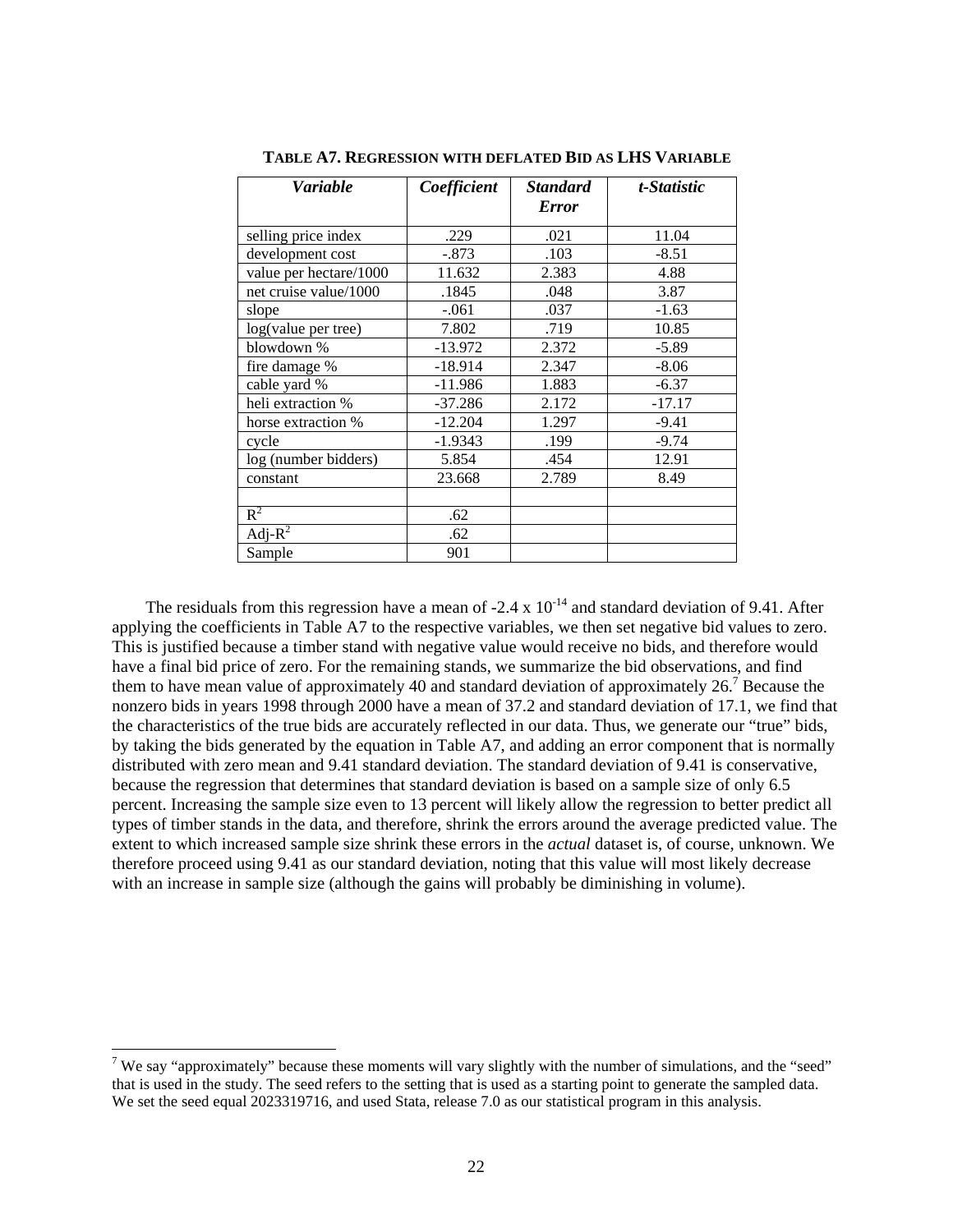| <b>Volume</b> | Mean $R^2$ | Average 95%     | <i>Incremental</i> |
|---------------|------------|-----------------|--------------------|
| (%)           |            | Conf. Int. Size | <b>Improvement</b> |
| 10            | .842       | 2.6874          |                    |
| 15            | .840       | 2.1933          | 0.4941             |
| 20            | .841       | 1.8971          | 0.2962             |
| 25            | .841       | 1.6961          | 0.2010             |
| 30            | .841       | 1.5474          | 0.1487             |
| 35            | .841       | 1.4328          | 0.1146             |
| 40            | .840       | 1.3364          | 0.0964             |
| 45            | .840       | 1.2601          | 0.0763             |
| 50            | .841       | 1.1964          | 0.0637             |

**TABLE A8. RESULTS FROM 100 MONTE CARLO SIMULATIONS**

Table A8 displays statistics that assess the ability of the regression to accurately predict the true regression coefficients.  $R^2$  measures the ability of the regression to explain variation in the equation's dependent variable (in this case stumpage) with the explanatory variables. Higher values of  $\overline{R}^2$  indicate that the regression explains a larger percent of the movement in stumpage prices, and therefore, the estimated regression shows an improvement in its "fit" to the data. The 95 percent confidence interval measures the ability of our regression to approximate the true stumpage equation.<sup>8</sup> As the size of the confidence interval decreases, then with 95 percent confidence, the true regression coefficients lie closer to the estimated coefficients.

A more specific review of the numerical values in Table A8 follows. For a sample volume of 10 percent, the average  $R^2$  was .842, indicating that on average the explanatory variables in the regression explained 84.2 percent of the variation in stumpage rates. Now, note the  $R^2$  values in Table 8 tend to stay constant with increases in the sample size. This means that increasing the sample size has no added advantage in explaining variation in stumpage. This is not surprising because with the volume characteristics and total yearly volume we specified for this simulation, a sample size of approximately 2400 observations results when volume is 10 percent. For most regressions that do not suffer from major specification problems, a sample of 2400 observations is large enough to ensure a reasonably good fit.

Now recall that the average 95 percent confidence interval size measures the deviation of the best-fit regression line from the true regression line with 95 percent likelihood. To give an example, suppose that the sample volume is 10 percent. In addition, consider values of the explanatory variables that, when inserted into the estimated regression, would predict a stumpage rate of \$50. The 95 percent confidence interval around this predicted rate is  $50 \pm 2.69/2 = (48.66, 51.35)$ , indicating that we are 95 percent confident that if we inserted the same values of the explanatory variables into the *true* regression equation, we would predict a bid between \$48.66 and \$51.35. We generate such confidence intervals so that we can gauge the accuracy of our forecasts, and a decrease in the size of a confidence interval indicates an improvement in estimation. As stated above, when the confidence interval shrinks, the regression equation lies closer to the *true* stumpage equation.

l

 $8$  The confidence interval is four times the standard prediction error of the regression. This statistic measures error in the model that arises because the estimated parameters may not perfectly correspond to the true parameters unless the sample size becomes infinite.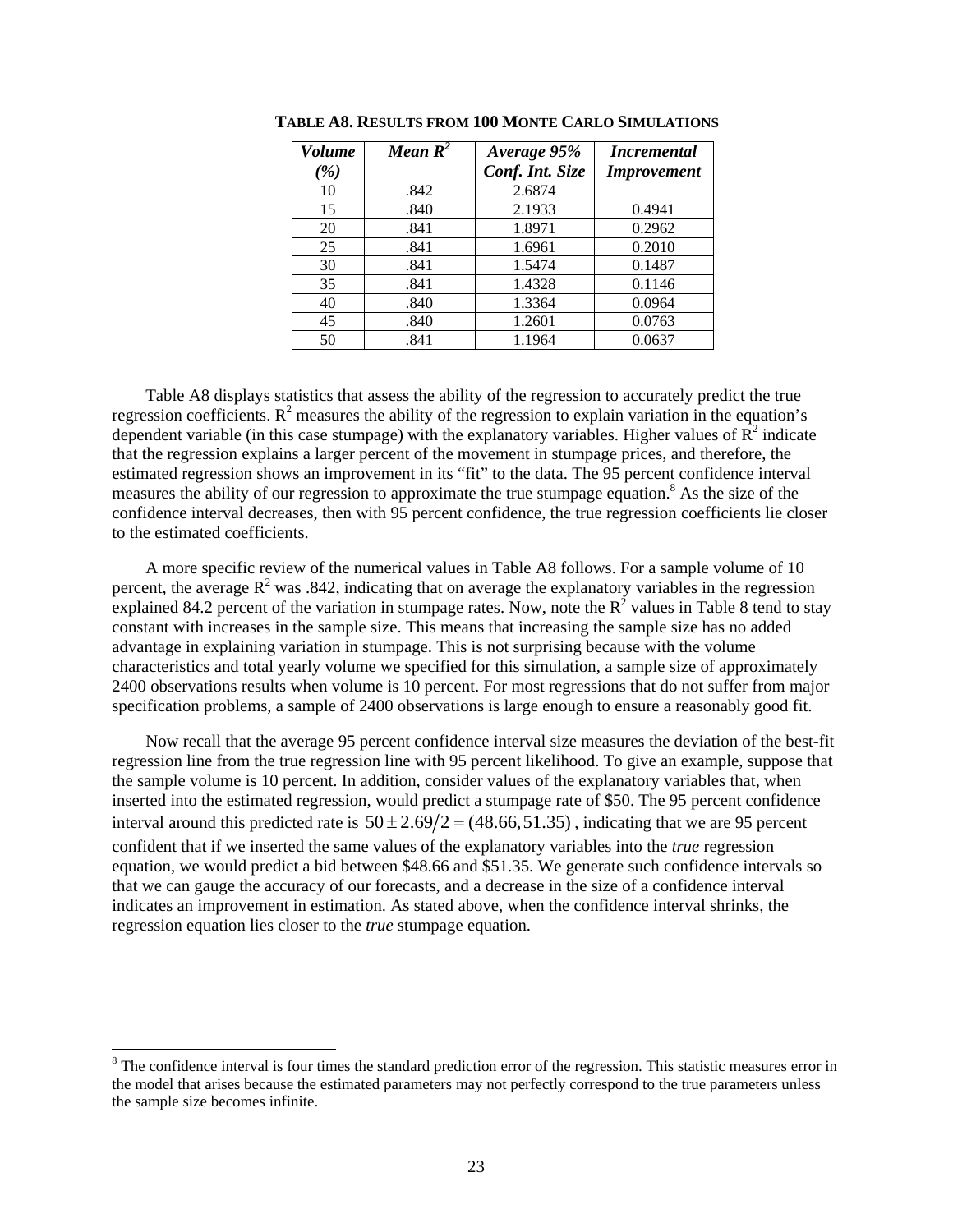#### **APPENDIX B. ANALYSIS OF STRATEGIC BIDDING**

This Appendix describes the analysis supporting our conclusions about the incentives for strategic manipulation of auction prices by licensees.

We proceed as follows. Starting with a dataset of auctions from the Interior, we create 31 new auction datasets, corresponding to the 31 districts. In each dataset, we multiply the auction prices in a single district by 0.9, corresponding to a 10% reduction in the district specific price. Thus, the new dataset reflects a world where bidders in that district conspired to keep prices 10% lower. Then, for each dataset, we re-estimate the equation for the equation-based pricing system (shown in Table A7), and in so doing, estimate the equation that would have been used to set prices for stumpage under long-term tenure in a world of collusion. Finally, we calculate how much lower the tenure prices would have been using the "anti-competitive" equation as opposed to the actual one.

Our results are summarized in Table B1. The first column indicates the effect that price reductions in one's own district can have on that district's tenure prices. For example, as a 10 percent reduction in bid prices in the 100 Mile House Forest District, tenure-holders in that district would pay 1.9% less for stumpage. Further, if one of the other districts (randomly selected) reduced *its own* auction prices by 10%, the expected change in stumpage prices for 100 Mile House Forest District tenure holders would be only 0.27%. Notice that for most districts, the effect of a 10 percent reduction in *own district* auction prices on long-term tenure prices is on the order of 2% or less. A few exceptions are highlighted. Three of these exceptions are due to the effect of the Zone 9 dummy in the equation. Thus, it may be advisable to remove that dummy variable, because it appears to magnify the effect of collusion on the tenure prices. The other problem appears to be due to the Hemlock, Balsam, or Cedar dummy variable. Further exploration is required to see if there is another way to include this information without creating the opportunity for strategic manipulation.

To understand why specification plays an important role in creating incentives for strategic manipulation, consider the effect of including district specific dummy variables in the equation. If all bids in a particular district are reduced by \$5, the estimated coefficient on the district's dummy would fall by about \$5. More generally, there may be certain stand characteristics that are present only in a few districts. Then, the estimated coefficients of those stand characteristics respond similarly to a local price change, as would the district specific dummy. For this reason, the equation used in the equation-based system should avoid the use of dummy variables for small localities, and variables should be chosen in a way that they have explanatory power over multiple districts. These guidelines should not be difficult to follow, and the ministry could use a "manipulation test" of the type we propose here to verify that the final equation it chooses is not vulnerable to manipulation.

We caution that the numbers presented in this table are preliminary and probably represent a "worstcase" scenario, because the Ministry did not design the equation that we used with an eye towards minimizing opportunities for strategic pricing. If a few modifications to the equation are incorporated, we expect that the biggest possibilities for manipulation will be eliminated.

Finally, we caution that we have not addressed possibilities for inter-district collusion. Again, we expect that this will be more difficult to accomplish and will require more coordination, because the set of potential bidders (and especially the set of loggers) changes from district to district. At some point, it becomes difficult to organize such large-scale collusion without being detected.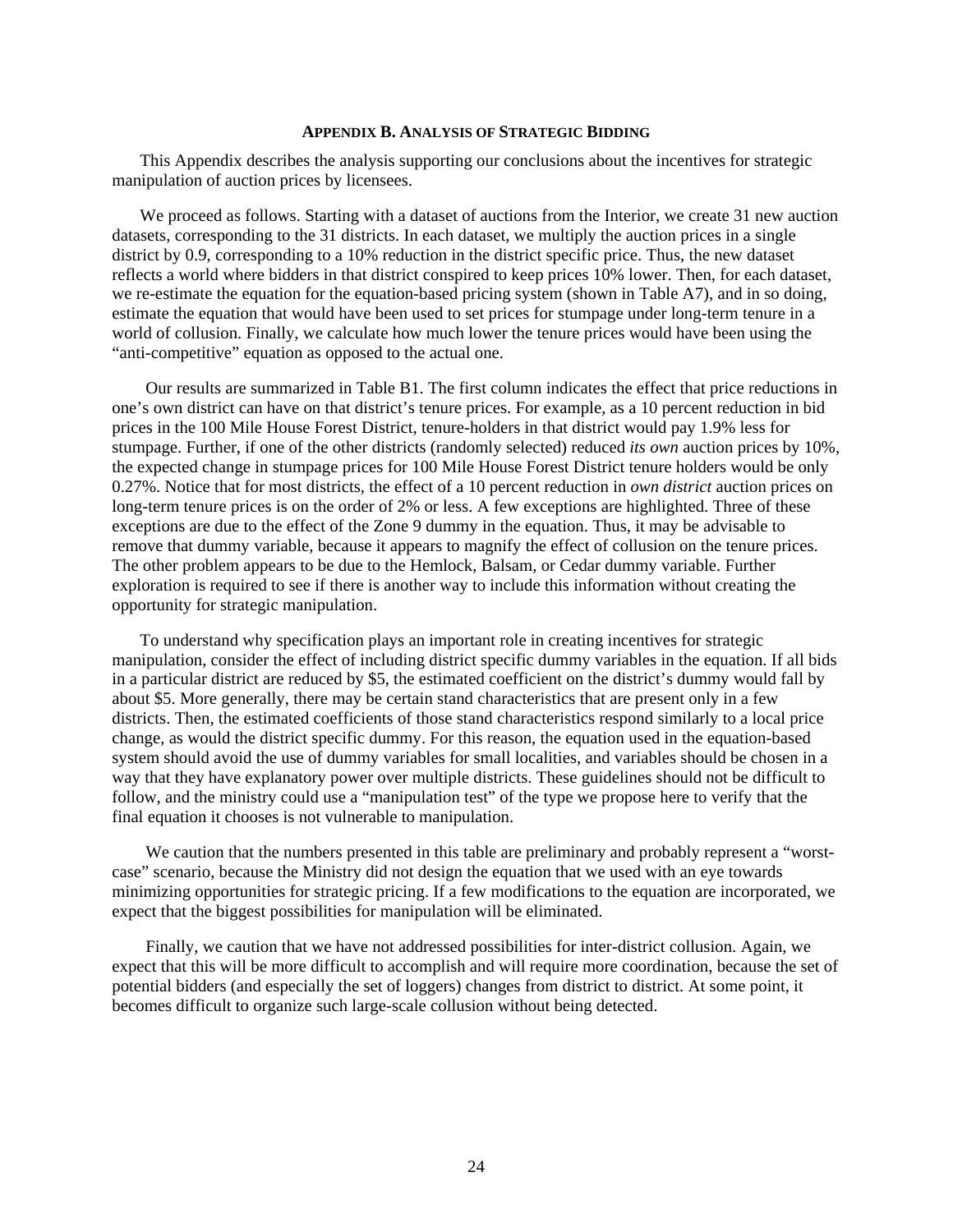|                        | <b>Predicted Reduction in Own District</b><br>Tenure Price from a Reduction in Own | Predicted Average Reduction in Tenure<br>Prices as a Result of Reduction in |
|------------------------|------------------------------------------------------------------------------------|-----------------------------------------------------------------------------|
| District Name          | <b>District Auction Prices</b>                                                     | <b>Auction Prices in Other Districts</b>                                    |
| 100 Mile House         | 0.01951                                                                            | 0.00268                                                                     |
| Arrow                  | 0.00386                                                                            | 0.00321                                                                     |
| Boundary               | 0.01544                                                                            | 0.00282                                                                     |
| <b>Bulkley-Cassiar</b> | 0.01396                                                                            | 0.00287                                                                     |
| Chilcotin              | 0.02810                                                                            | 0.00240                                                                     |
| Clearwater             | 0.01815                                                                            | 0.00273                                                                     |
| Columbia               | 0.03653                                                                            | 0.00212                                                                     |
| Cranbrook              | 0.00498                                                                            | 0.00317                                                                     |
| Dawson Creek           | 0.06221                                                                            | 0.00126                                                                     |
| Fort Nelson            | 0.00319                                                                            | 0.00323                                                                     |
| Fort St. James         | 0.01255                                                                            | 0.00292                                                                     |
| Fort St. John          | 0.04541                                                                            | 0.00182                                                                     |
| Horsefly               | 0.00238                                                                            | 0.00325                                                                     |
| Invermere              | 0.00349                                                                            | 0.00322                                                                     |
| Kalum                  | 0.04585                                                                            | 0.00181                                                                     |
| Kamloops               | 0.01352                                                                            | 0.00288                                                                     |
| Kispiox                | 0.02831                                                                            | 0.00239                                                                     |
| Kootenay Lake          | 0.02061                                                                            | 0.00265                                                                     |
| Lakes                  | 0.01652                                                                            | 0.00278                                                                     |
| Lillooet               | 0.01547                                                                            | 0.00282                                                                     |
| MacKenzie              | 0.00063                                                                            | 0.00331                                                                     |
| Merritt                | 0.00762                                                                            | 0.00308                                                                     |
| Morice                 | 0.00651                                                                            | 0.00312                                                                     |
| Penticton              | 0.00221                                                                            | 0.00326                                                                     |
| Prince George          | 0.02643                                                                            | 0.00245                                                                     |
| Quesnel                | 0.01562                                                                            | 0.00281                                                                     |
| Robson Valley          | 0.00115                                                                            | 0.00330                                                                     |
| Salmon Arm             | 0.05367                                                                            | 0.00154                                                                     |
| Vanderhoof             | 0.00571                                                                            | 0.00314                                                                     |
| Vernon                 | 0.00419                                                                            | 0.00319                                                                     |
| Williams Lake          | 0.00557                                                                            | 0.00315                                                                     |

**TABLE B1. TENURE PRICE EFFECTS FROM AUCTION PRICE REDUCTIONS**